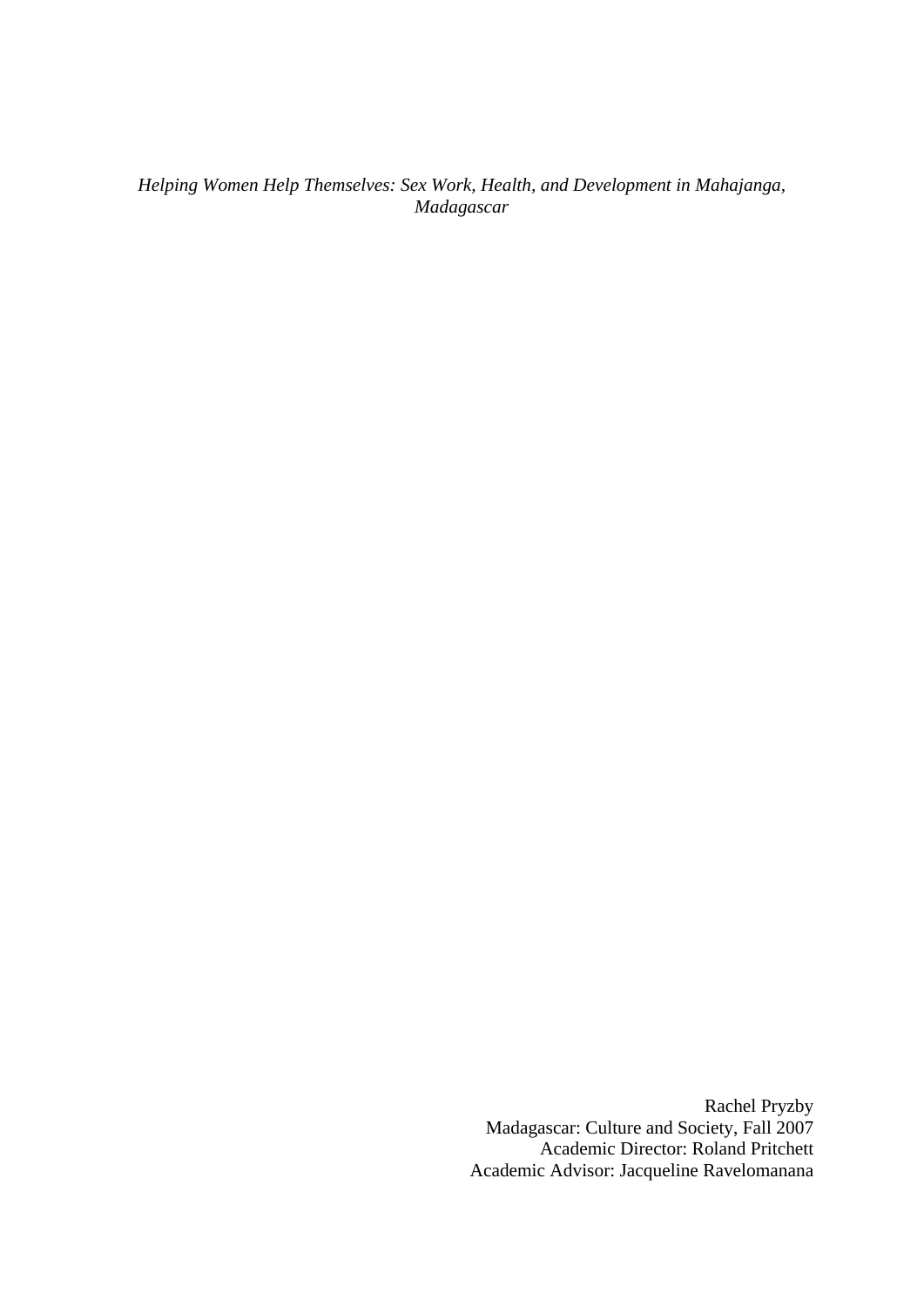# *Acknowledgements*

I would like to thank the following people for their generous and unconditional support:

- Thierry, Tahaina, Mahefa and Georlene, for giving me a voice
- Nanja, Voahangy, Ndriana, Hery, Ando, Charlot, Marie, Luc and Jeannine, for giving me a family and a home away from home
- Jacqueline, for guidance and encouragement
- Mary at the Jacobson Center, for patience and food for thought
- Roland, Rivo, Hanta, Jo, Lydia and Candy, for a great opportunity and an experience I will never forget
- Joanna, Kate, Ali, Ike and the rest of the group for many laughs and muchappreciated companionship
- Mom and Dad, for passing on your own ambitious ideas and impassioned determination, and for never doubting me
- Michele, Marie, Natalie, Yolande, Nirinana, Pascaline, Agasoa, Nana, Nadia, Bernadette, Josephine, Joelle, Yvette, Jeanine, Vero, Nalaina, Caroline, Monique and all the rest, for sharing with me your stories and ideas. Endless wishes for a brighter future.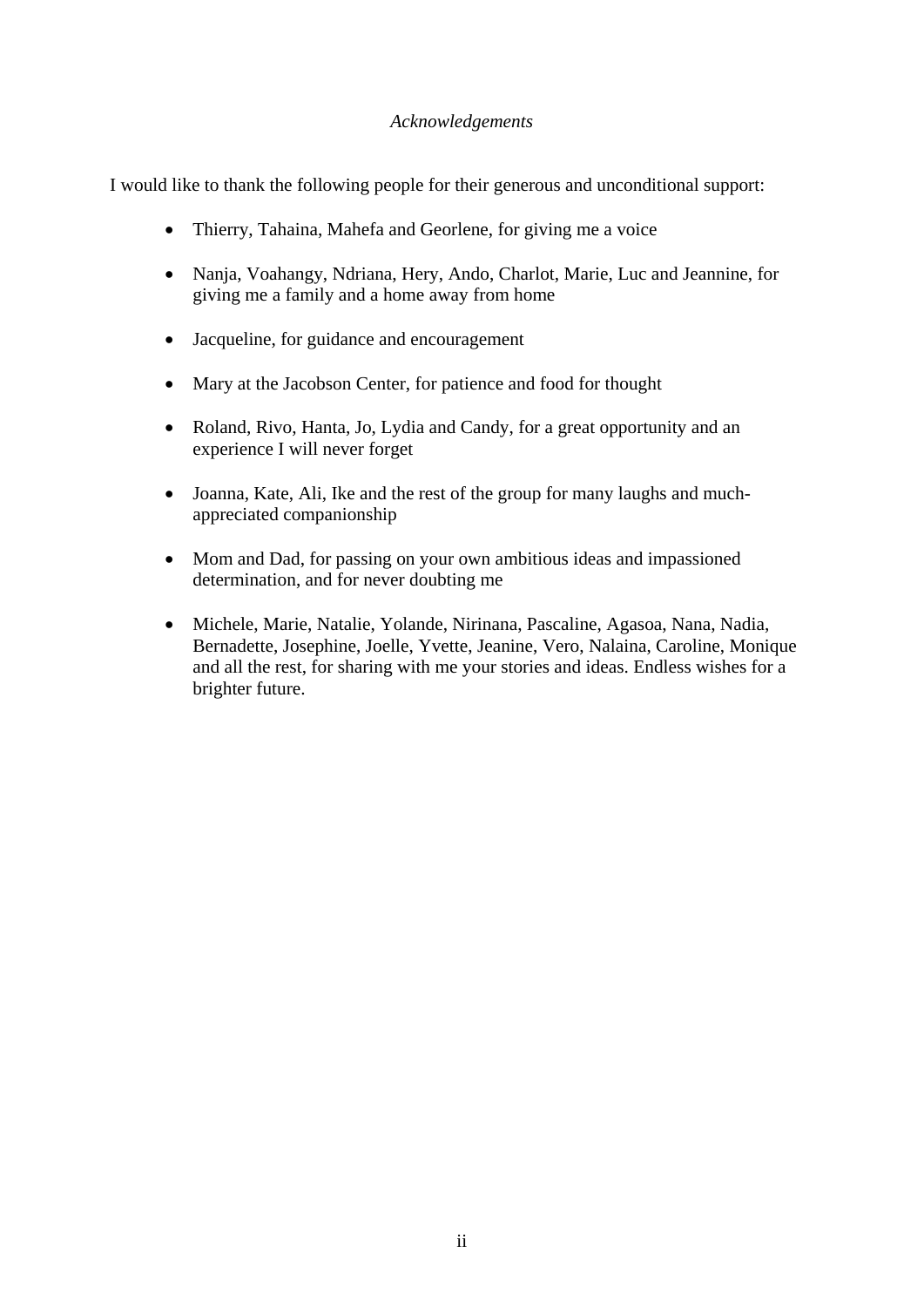# *Table of Contents*

| Introduction                                      | Page 1  |
|---------------------------------------------------|---------|
| <b>Information on Study Site</b>                  | Page 2  |
| <b>Research Methodology: Methods</b>              |         |
| Interviews                                        | Page 3  |
| Observations                                      | Page 6  |
| Readings                                          | Page 6  |
| <b>Research Methodology: Obstacles</b>            | Page 7  |
| <b>Findings and Analysis</b>                      |         |
| Organization of Sex Work in Mahajanga             | Page 8  |
| <b>Identity of Sex Workers</b>                    | Page 10 |
| Development: Health                               | Page 11 |
| Development: Education and Alternative Employment | Page 16 |
| Development: Community                            | Page 20 |
| <b>Sex Education</b>                              | Page 22 |
| Local Attitudes: Community                        | Page 24 |
| Local Attitudes: Sex Workers and Ex-Sex Workers   | Page 27 |
| Conclusion and Recommendations for Further Study  | Page 30 |
| Glossary                                          | Page 32 |
| Bibliography                                      | Page 33 |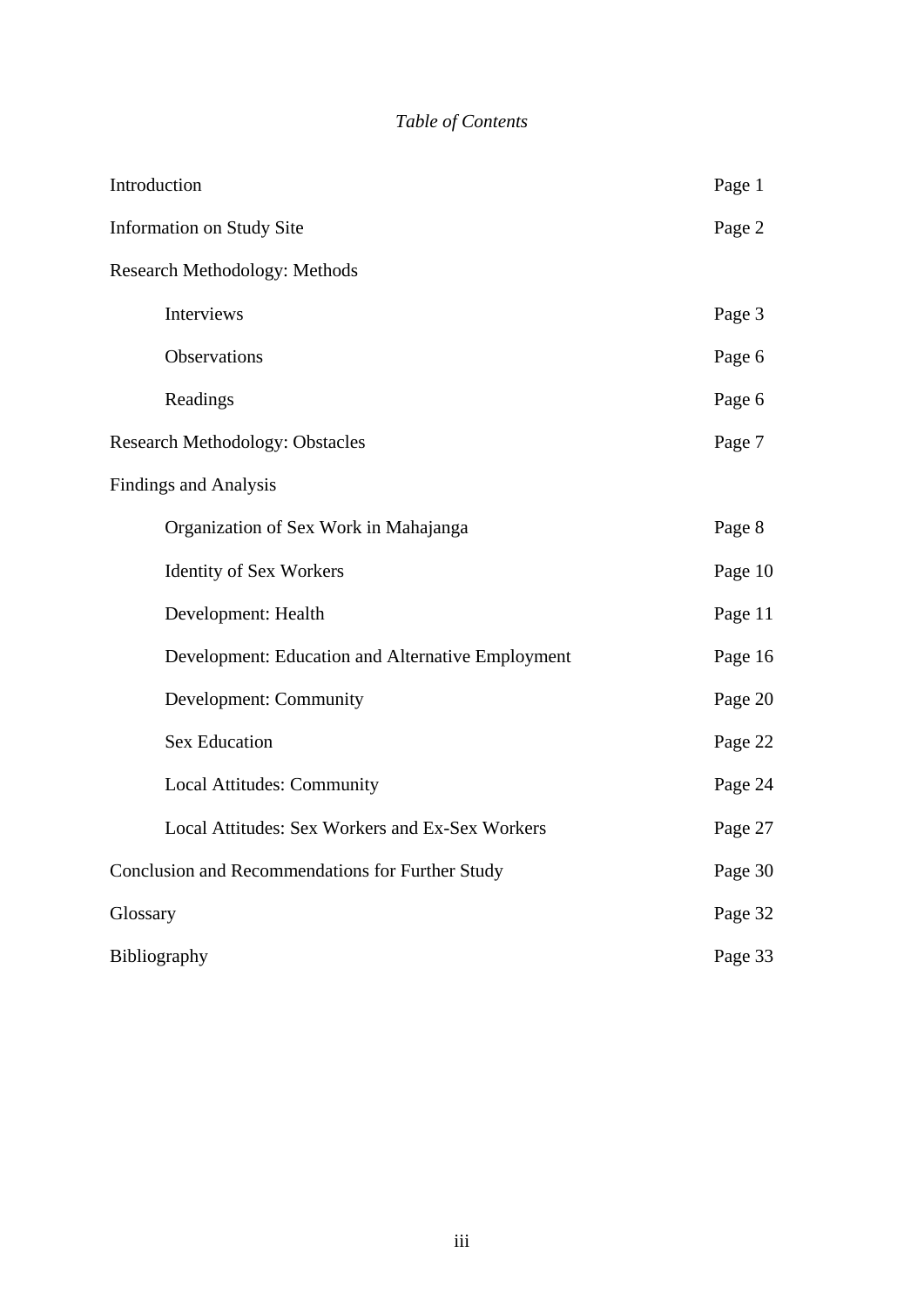## *Introduction*

 Poverty is an inescapable reality in Madagascar, a force that permeates the lives of many Malagasy people. Approximately 75 % of the population lives below the poverty line, defined as one United States dollar per person per day<sup>[1](#page-3-0)</sup>. This poverty proves to be particularly cruel to women who are often illiterate, unmarried, and have children to support. In cases such as these, often the quickest and most lucrative type of work available is sex work. The proportion of sex workers (called *makorelina* in Malagasy and *travailleuses de sexe* in French<sup>[2](#page-3-1)</sup>) in the city of Mahajanga is quite large—approximately  $1500<sup>3</sup>$  $1500<sup>3</sup>$  $1500<sup>3</sup>$  in a population of  $250,000<sup>4</sup>$  $250,000<sup>4</sup>$  $250,000<sup>4</sup>$ . Some of these sex workers are high school students interested in earning money to buy material items and others are older single mothers or victims of abuse. Though each of these individuals chose to enter the sex work industry for different reasons and under different circumstances, for many of them leaving the industry is not an option. In this paper I hope to provide a brief but thorough summary and analysis of the existing opportunities for sex workers in Mahajanga, in terms of their professional development and health. I also hope to provide suggestions for further study and development efforts.

 I initially intended to examine the intersection of sex work and women's health because sexual health, especially relating to women in high-risk situations such as prostitution, is of particular interest to me. Though prostitution is a universal social phenomenon, I was struck by the visibility of sex workers in Madagascar, in Mahajanga in particular. One of my foremost goals for the project was to understand sex workers' conditions from the perspective of medical practitioners, non-governmental organizations, the community at large, and, most importantly, sex workers themselves. Upon starting my research, however, I discovered that I was much more interested in how to help sex workers—

<span id="page-3-0"></span><sup>&</sup>lt;sup>1</sup> Ndriana Rasamoely. "Etude sur l'Exploitation Sexuelle des Enfants." Bureau International du Travail, International Programme on the Elimination of Child Labour. (2002): 9.<br> $\frac{1}{2}$  Santé et Protection au Travail. International HIV/AIDS Alliance. (2006) : iii.

<span id="page-3-1"></span>

<sup>&</sup>lt;sup>3</sup> Taken from estimates given by Drs. Florentine Soanarenina and Sandra Razafindravoavy.

<span id="page-3-3"></span><span id="page-3-2"></span>Jenne Virginie Razafindravola. "Présentation de Mahajanga." 1.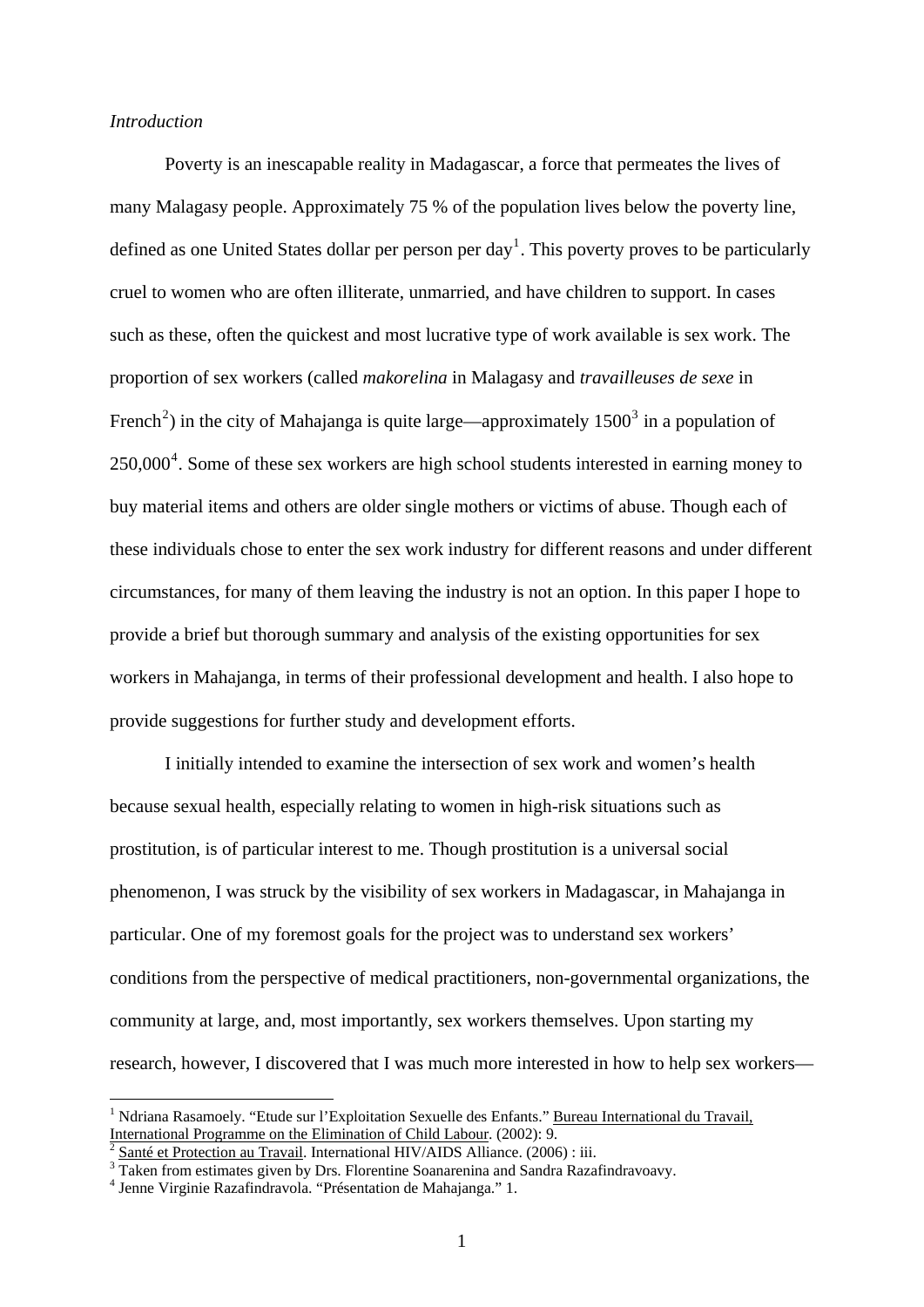what kind of help they seek, if any; what efforts currently exist among Malagasy and foreign organizations; what is the role of healthcare in aiding sex workers; and which elements are lacking.

To investigate aid for sex workers, my goal was first to define as best I could the sex worker population in Mahajanga. Since health is such an important issue for sex workers and much of the available aid comes in the form of healthcare. I evaluated available health services and their effectiveness. I then surveyed what sort of professional development programs exist for sex workers and identified gaps in the system by speaking with sex workers about their visions for the future. The most important part of the project was to listen to the sex workers themselves, women who may not be able to openly express their opinions and perspectives in general society. Though it may not be possible to eradicate prostitution altogether, or even to help every woman who needs help, the first step is to begin listening and understanding.

## *Information on Study Site*

The city of Mahajanga is located on the northwest coast of the island, and covers an area of 53 square kilometers. Mahajanga is the capital of the Boeny region, and is comprised of 26 *fokontany* and approximately 250,000 residents, many of whom have migrated to the region<sup>[1](#page-4-0)</sup>. Mahajanga, originally a Sakalava city, is now composed of a majority of Merina and Betsileo people, but also Tsimihety and Betsirebaka<sup>[2](#page-4-1)</sup>. There is also a sizeable population of foreigners, especially those originating from Comoros, India, Pakistan, East Asia, Europe (especially France), and the United States. About 60% of the population in Mahajanga is

<span id="page-4-0"></span><sup>&</sup>lt;sup>1</sup> Razafindravola 1.

<span id="page-4-1"></span><sup>&</sup>lt;sup>2</sup> Razafindravola 1.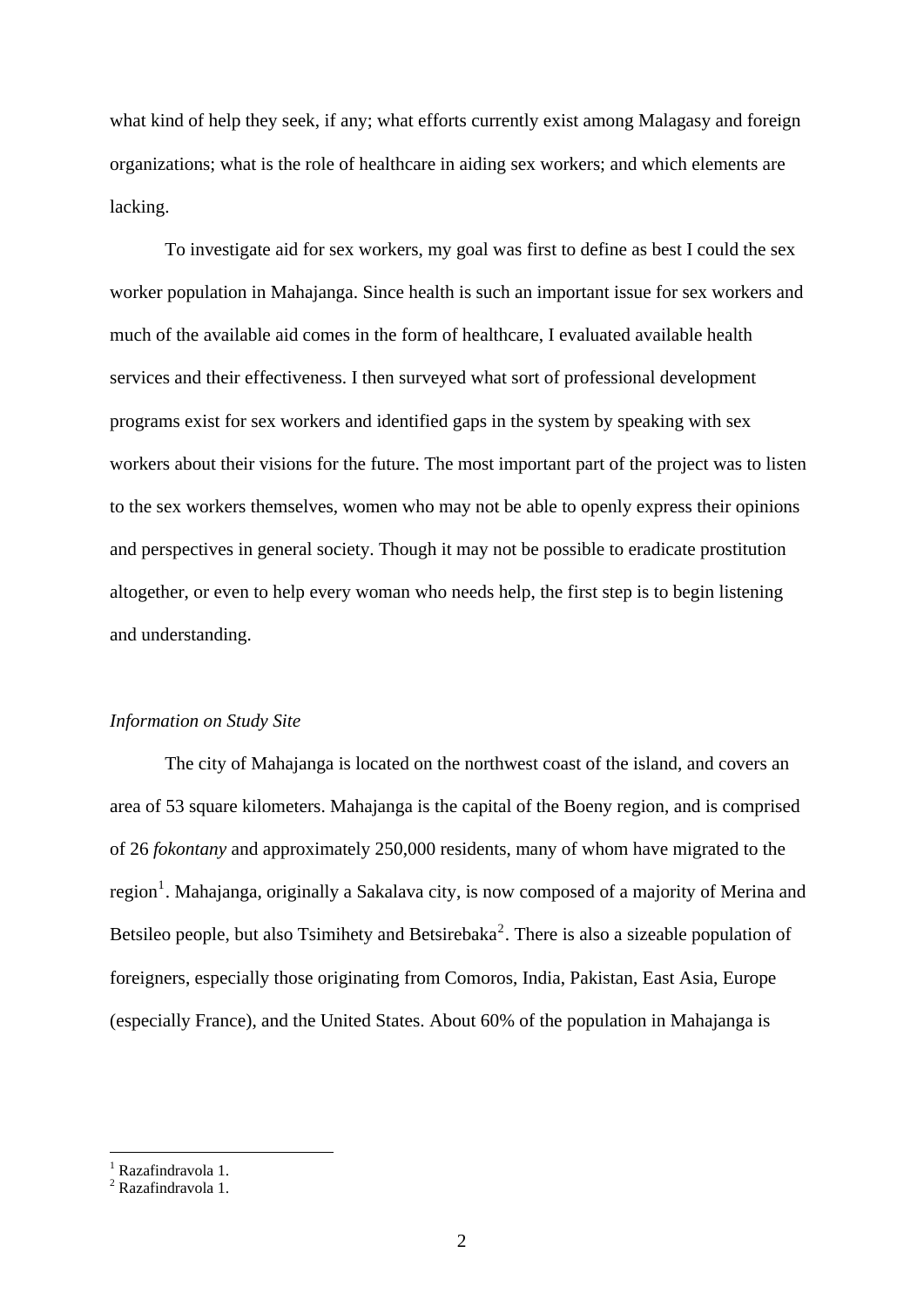below the age of 25, despite a high infant mortality rate<sup>[1](#page-5-0)</sup>. This fact is significant in terms of sex work because many sex workers begin at a very young age, as young as  $14$  or  $15<sup>2</sup>$  $15<sup>2</sup>$  $15<sup>2</sup>$ .

Mahajanga's location makes it a prime setting for commercial business and tourism. In fact, it is the second largest port in Madagascar and the biggest exporter of seafood<sup>[3](#page-5-2)</sup>. In terms of tourism, Mahajanga boasts picturesque beaches and historic churches and mosques, along with natural attractions such as the rock amphitheatre Cirque Rouge and a nearby fishing peninsula Katsepy<sup>[4](#page-5-3)</sup>. During the vacation season, Mahajanga is a "permanent party" with hotels, restaurants, and local transportation all profiting from the influx of primarily European tourists<sup>[5](#page-5-4)</sup>.

#### *Research Methodology: Methods*

When defining my research subject, I decided to limit my study to only female sex workers over the age of 18. I decided on these criteria because, though there are male sex workers in Mahajanga, the majority are female. I also wanted my sex worker informants to identify as the same gender. I chose the age requirement simply because sex work is illegal for minors in Madagascar, and I did not want to endanger myself or my informants in the course of my research. All fieldwork was conducted in French, with the exception of some interviews during which I used a Malagasy-French translator. All quotations included in this document are direct translations.

#### *Interviews*

Due of the nature of the project, I collected most of my information through in-person interviews. When interviewing sex workers, I always used a translator. Most sex workers spoke only Malagasy, and even for those who had some knowledge of French, I thought it

<span id="page-5-0"></span><sup>&</sup>lt;sup>1</sup> Rasamoely 9.

<span id="page-5-1"></span><sup>2</sup> Dr. Florentine Soanarenina. Interview. 28 Nov. 2007.

<span id="page-5-2"></span><sup>&</sup>lt;sup>3</sup> Rasamoely 14.

<span id="page-5-3"></span><sup>4</sup> Razafindravola 10.

<span id="page-5-4"></span><sup>5</sup> Rasamoely 15.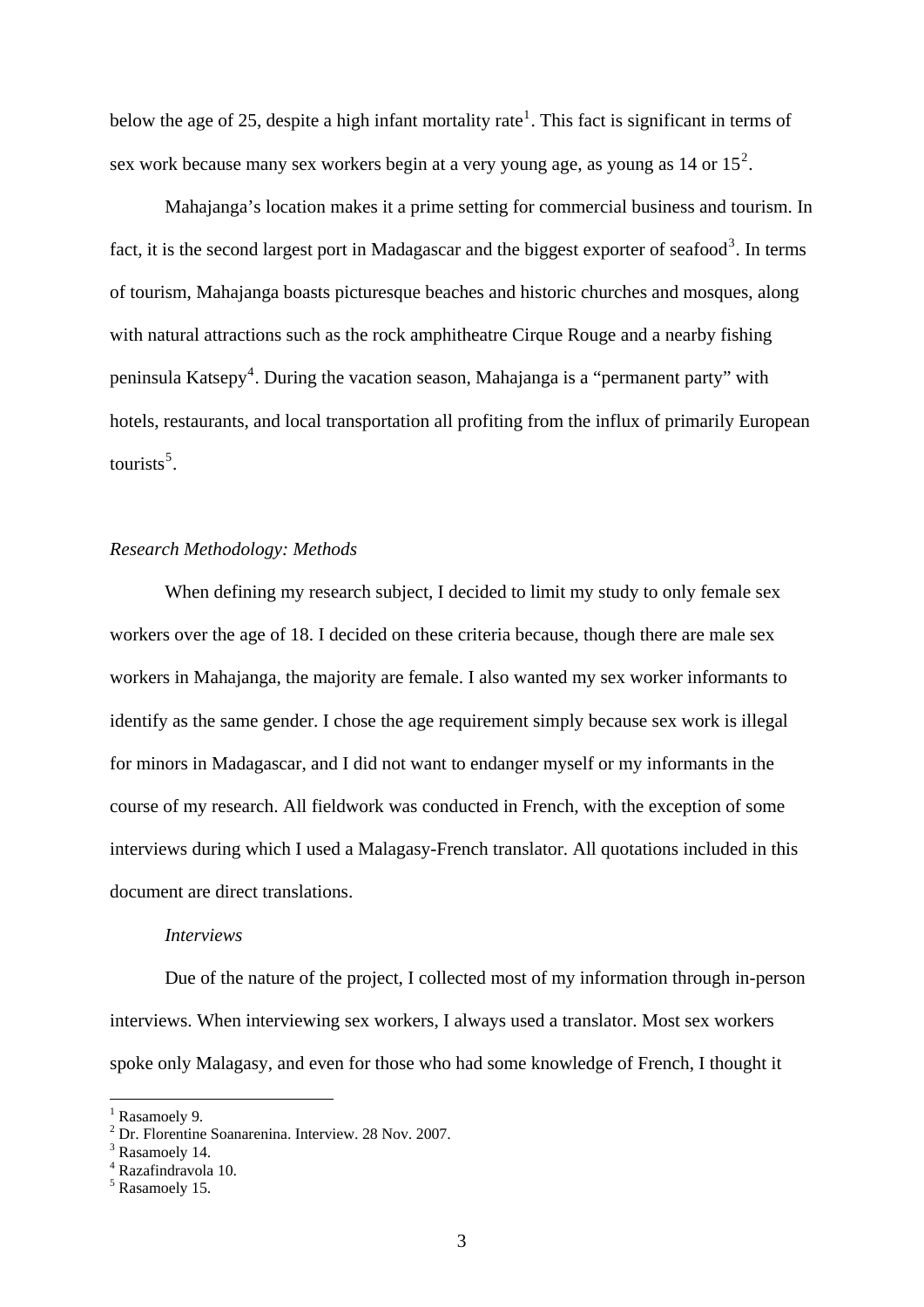better for them to express themselves in their native language to encourage precise and detailed responses. I worked with four different translators during the course of my research— two men and two women. All were Malagasy citizens and residents of Mahajanga between 25 and 35 years old. Each of the translators had a different style of asking questions and I noticed that the sex workers' responses tended to vary depending on the translator. For example, one of my translators, Thierry, experimented with asking all of my questions at once without translating the responses back to me. At the end of the interview he relayed all of the responses at once. The rationale for this style was to save time, since the interviewees were working at the time and he felt they would be more amenable to an interview if it was shorter. The other three translators, though, translated each question and answer individually, which I preferred because it was as close as I could come to a dialogue with the interviewee.

Almost all of my interviews with sex workers were informal, semi-structured, and conducted on the streets between 8:00 and 11:30pm. My translator and I would walk to a neighborhood known to have sex workers (most often Mahajanga Be or Ambovoalanana) and approach women by explaining that I am a student doing a project on sex work. My translator would obtain consent and after confirming that the subject understood, I would begin asking questions. I memorized a list of base questions to ask each sex worker and though I tried to ask as many of them as possible, I often deviated from the list and asked other questions as new topics came up. I also sometimes omitted questions for the sake of saving time because interviews with sex workers are extremely time-sensitive. During the first week I asked primarily factual questions, such as "What is your family situation?" "How often do you use condoms?" and "About how many clients do you have per week?" The second and third weeks, however, I tried a different tactic by asking more theoretical questions such as "How can we prevent young girls from becoming sex workers?" and "What do you consider to be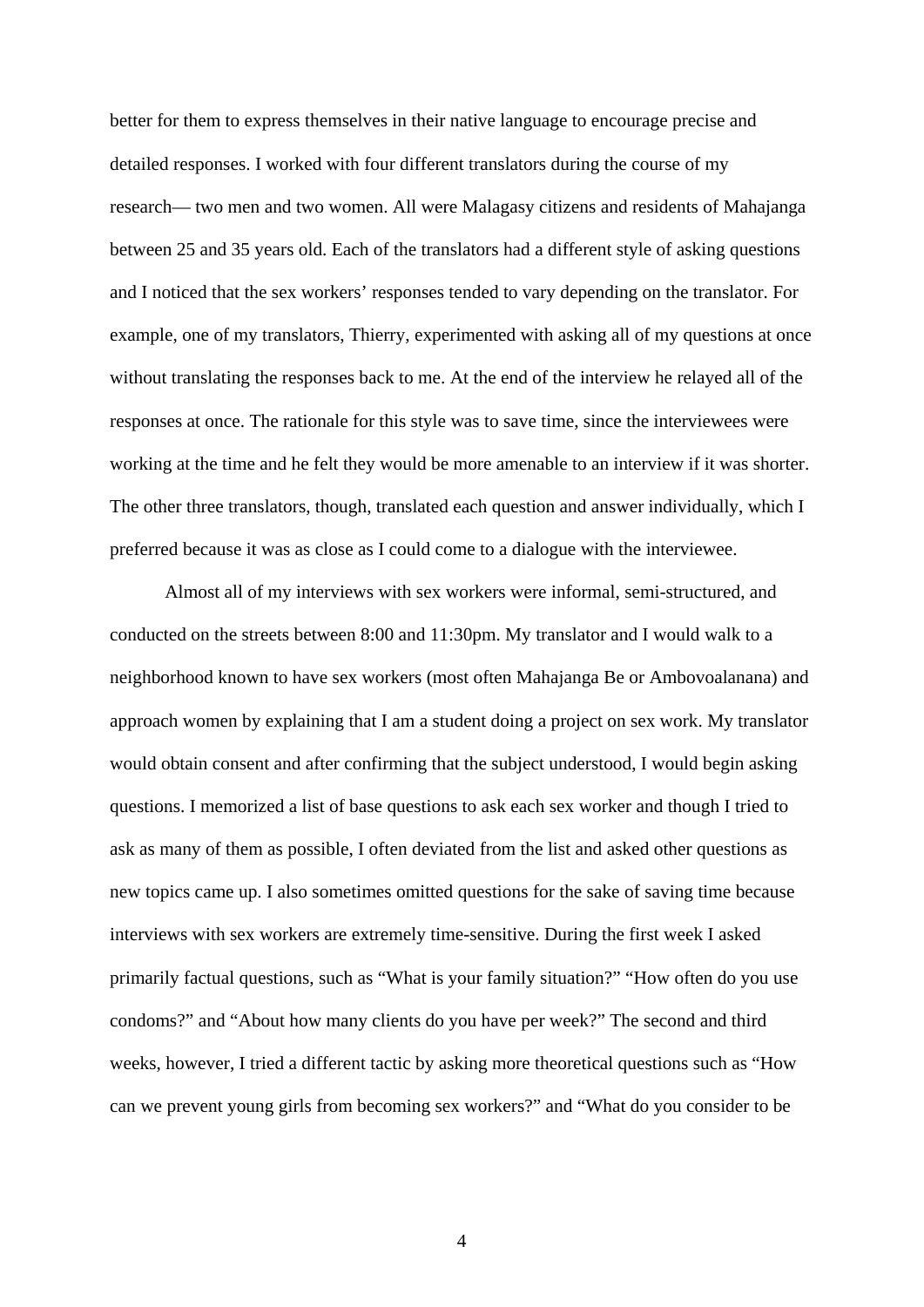the role of sex workers' associations?" The response was positive, though I suspect that the sex workers were more used to giving factual answers than elaborating on their own opinions.

When possible I interviewed sex workers individually, but this proved difficult because often women stand in pairs or groups on the street. In this case, I interviewed all who wished to participate. In addition, sometimes when bystanders (potential clients, other sex workers, etc.) saw that I was conducting an interview, they would come over to listen and shortly I would be surrounded by a small crowd. In most cases I did not record my informants' responses as they were translated to me; I carried a sound recording device and logged the information discretely in English after the interview had concluded. There were two group interviews and one individual interview in which I obtained consent to write down responses while we talked.

During the course of my research, I also spoke with many non-sex worker informants, including doctors, nurses, organization representatives, educators, police officers, bartenders, government officials and even a nun. Collecting information from these individuals was much more straight-forward and certainly less sensitive. In many cases I simply sought out the person I wanted to interview, introduced myself and explained my project, and they agreed to have an interview immediately. For most of these interviews I had a set of core questions to ask, but in many cases I was able to conduct the interview like a conversation. I took notes during the interviews, and did not use a sound recoding device as I thought it would create unnecessary anxiety for both the interviewee and me. Most of these interviews lasted slightly over an hour, though there were several that were considerably shorter. After my first week of fieldwork when I had spoken to the main group of people from whom I needed information, I looked back over my interview notes and field journal and evaluated whether or not a second interview would be beneficial. I made a list of individuals with whom I wanted to speak a second time and proceeded to contact them.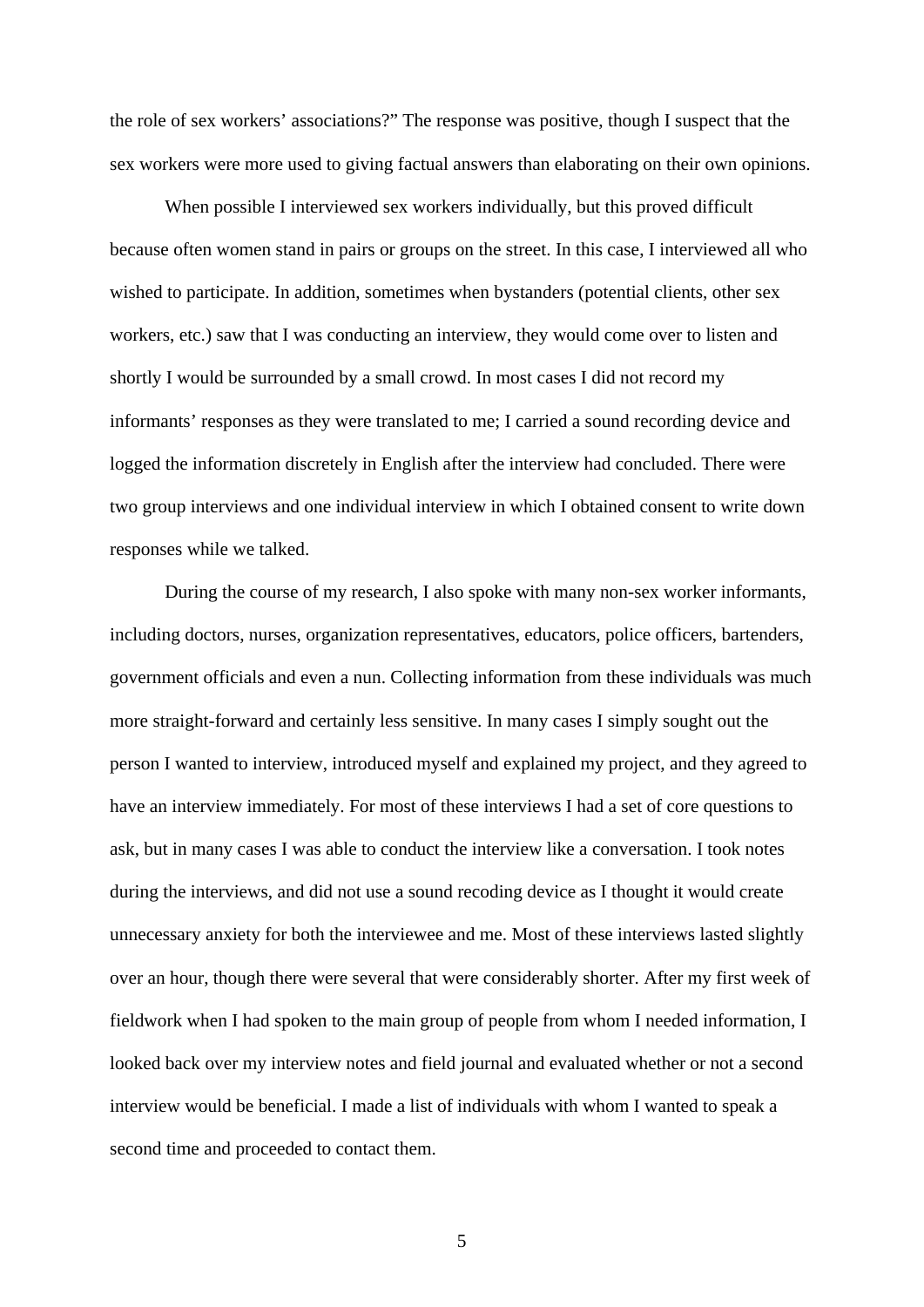#### *Observations*

Another important part of my study was observing sex workers and potential clients in public. I found Blues Rock Café to be an excellent establishment for this type of fieldwork because almost all of the patrons were either young female sex workers or male *vazaha*. I visited Blues Rock Café twice during the course of my research, once with a male Malagasy and once with a female American. I found that in both of these circumstances I was rather anonymous in the bar because I did not fit into either of the primary demographic groups present. Regardless, I did not write down my observations until I had left the bar because I knew it would draw attention to me. During these observations I was able to notice patterns in dress, body language, initiation of contact, and methods used by sex workers to attract clients.

I was also able to observe sex workers during and between my interviews on the street. On numerous occasions sex workers negotiated their prices with potential clients midinterview and in one case, the interviewee left all together to be with a client.

#### *Readings*

Also important to my study were textual resources which I gathered throughout my research. I read numerous scholarly articles regarding health and sex work in Madagascar. Unfortunately, none of the studies included information from Mahajanga, but they nevertheless provided me with a framework for considering sex work in Madagascar. I was also able to obtain a copy of the 2002 International Programme on the Elimination of Child Labour (IPEC) study on sex work in Mahajanga, which was very helpful. Other text sources that I consulted include a peer educator manual from the Maison des Jeunes, informational booklets on sex work distributed by International HIV/AIDS Alliance, newspaper articles about President Marc Ravalomanana's microfinance program for women, and statistics concerning the Sexually Transmitted Infection (STI) prevalence in Mahajanga.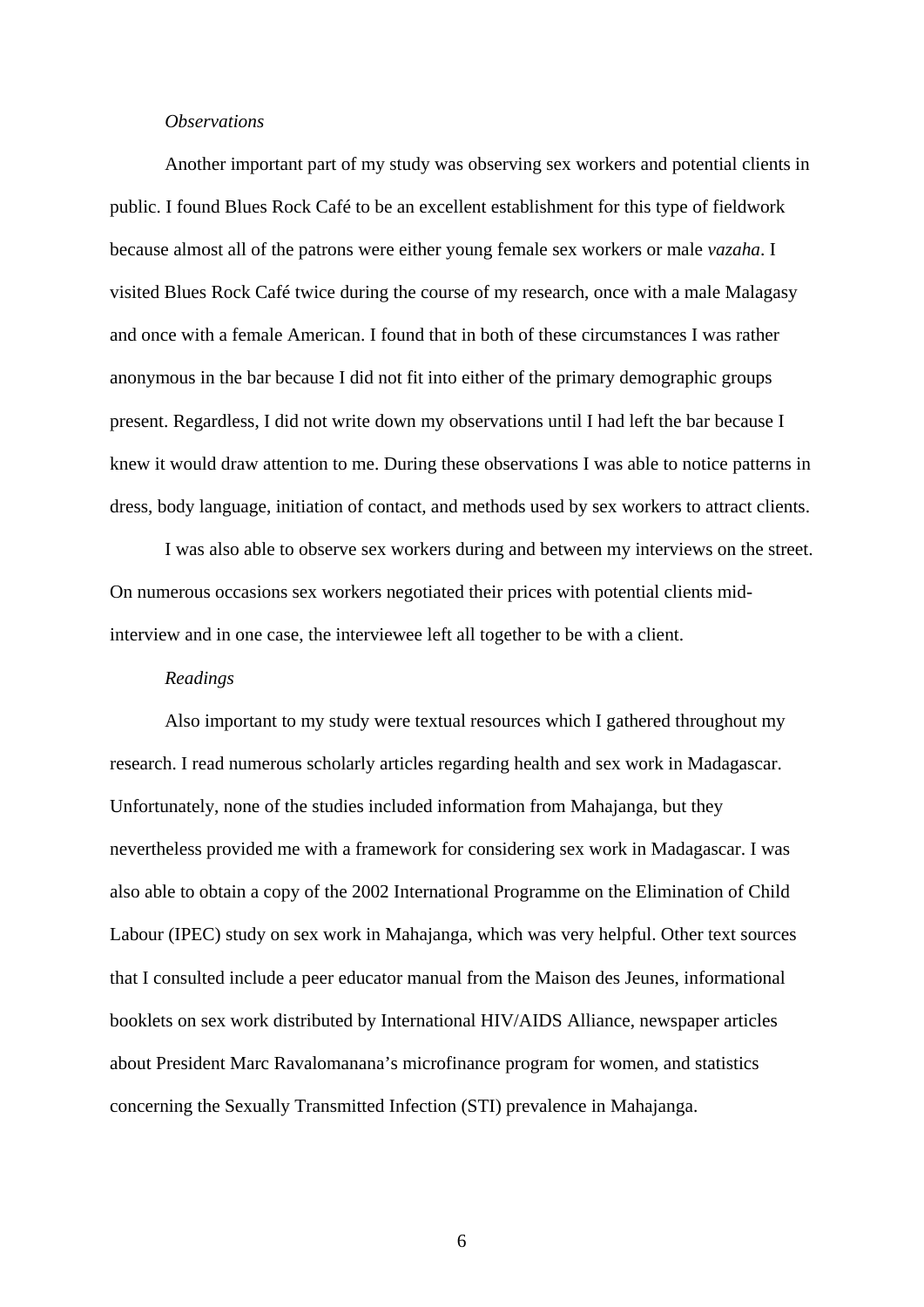## *Research Methodology: Obstacles*

One of the biggest obstacles during my research, and something that I was not able to resolve, was the fact that certain populations of sex workers were out of reach for me. In particular, sex workers who work in bars and nightclubs were difficult to approach because they are so focused on attracting potential clients that they did not want to be seen talking to me. In one instance, I tried to engage a group of sex workers in a game of pool so that we might start a conversation but they declined, implying that they were waiting to play with a nearby group of men. Also, sex workers who work on boats in the port were less available to me because there are fewer of them and they are not as visible as sex workers in other neighborhoods.

 I found the language barrier to be a considerable obstacle during my research. When interviewing sex workers I used a translator, but I found that the presence of a third party in the interview put distance between my informants and me, making it difficult to connect with them. Also, as is the case with any translation, there is no guarantee of precision because the translator works as a filter in the exchange. There were several instances when the translator did not understand the question I was asking, and asked an unrelated question. Similarly, the personalities of each of my translators elicited different responses among interviewees. Though I did have a preferred translator, she was often unavailable and I was forced to find a substitute.

 Another obstacle in my research was the dynamics when interviewing sex workers in pairs or groups. I found that there was always one dominant interviewee, and the other (s) would shy away. One particular example was my interview with Natalie, Yolande, and Nirinana<sup>[1](#page-9-0),[2](#page-9-1)</sup>. At the beginning of the interview they all contributed equally, but when it became apparent that Natalie was the dominant informant, Yolande and Nirinana ceased to

<span id="page-9-0"></span> $<sup>1</sup>$  Interview. 16 Nov. 2007</sup>

<span id="page-9-1"></span> $2$  Throughout this paper I will refer to sex worker informants by their given names. When I could not obtain a sex worker's name, I created a pseudonym.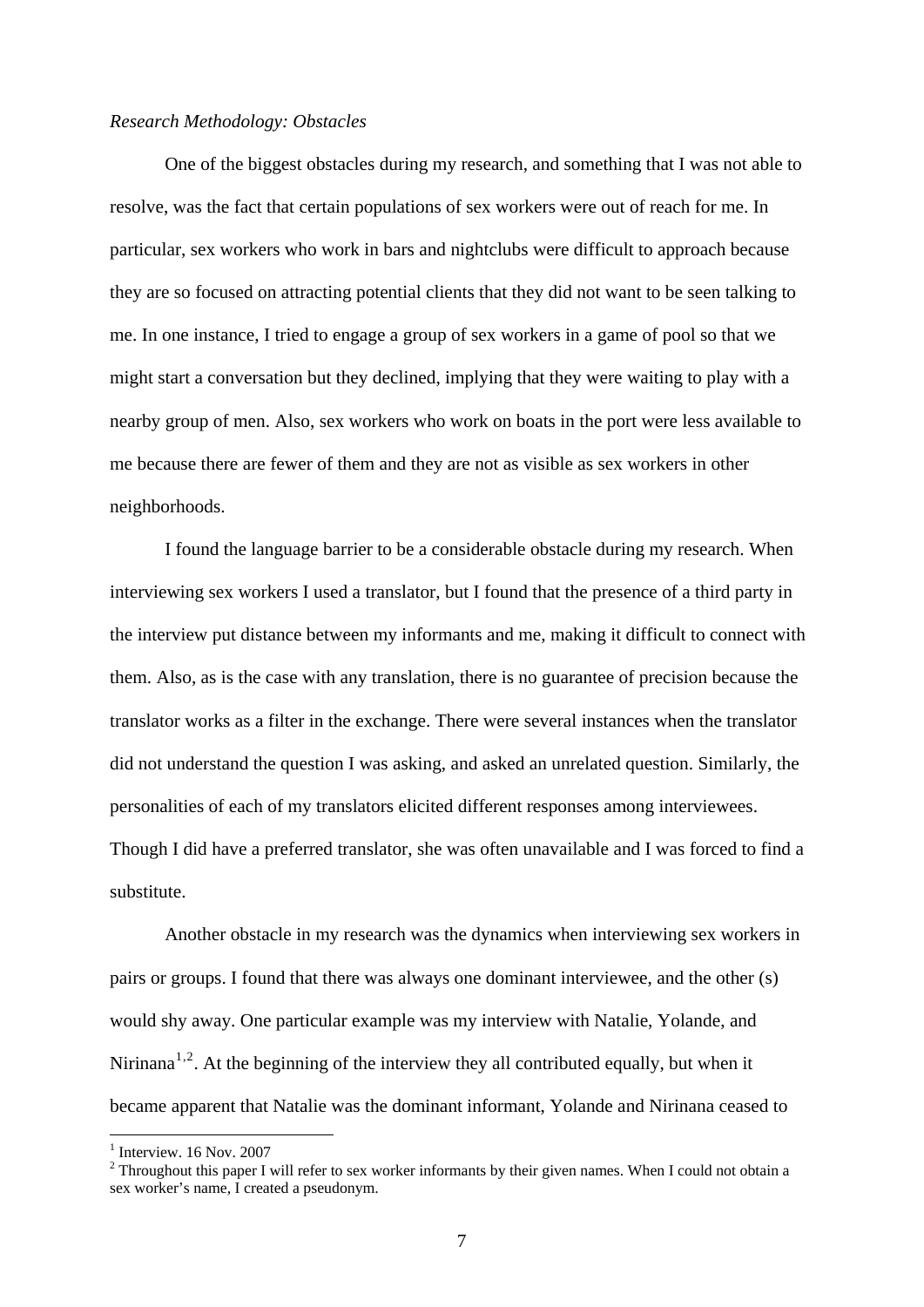respond and eventually just sat down and listened. In my interview with Caroline and Monique, Caroline proved to be the dominant interviewee and as a result Monique answered questions by stating that she had the same response as  $Caroline<sup>1</sup>$  $Caroline<sup>1</sup>$  $Caroline<sup>1</sup>$ . In situations like this I felt like I was losing some potentially good informants due to complications with group dynamics.

## *Findings and Analysis*

# *Organization of Sex Work in Mahajanga*

To understand the experiences of sex workers in Mahajanga, it is crucial to first understand how sex work is organized. The city is divided into neighborhoods called *quartiers,* and within each of these is a designated work area for groups of sex workers. Each sex worker must respect the boundaries and only work where she has been "assigned" because each *quartier* is home to sex workers with different characteristics, such as age and price. In addition, there is an understood hierarchy of sex workers, comprised of three "levels." The lowest level of sex workers is women who work at the port, doing business on boats<sup>[2](#page-10-1)</sup>. Port sex workers tend to be older—up to 40 to 45 years<sup>[3](#page-10-2)</sup>. The middle level of sex workers are those who work in the streets, most often in Mahajanga Be or Ambovoalanana. These sex workers are the most numerous, and have the widest age range. The sex workers I interviewed in these *quartiers* were between 20 and 38 years old. The highest level of sex workers works in bars and nightclubs. These women tend to be the youngest, charge the most money, and have the most *vazaha* clients<sup>[4](#page-10-3)</sup>. Sex workers who have become too old to continue

<span id="page-10-0"></span> $<sup>1</sup>$  Interview. 30 Nov. 2007</sup>

<span id="page-10-1"></span><sup>2</sup> Sœur Marie Jeanne Raharimalola. Interview. 20 Nov. 2007.

<span id="page-10-2"></span><sup>3</sup> Dr. Florentine Soanarenina. Interview. 28 Nov. 2007.

<span id="page-10-3"></span><sup>4</sup> Sœur Marie Jeanne Raharimalola. Interview. 20 Nov. 2007.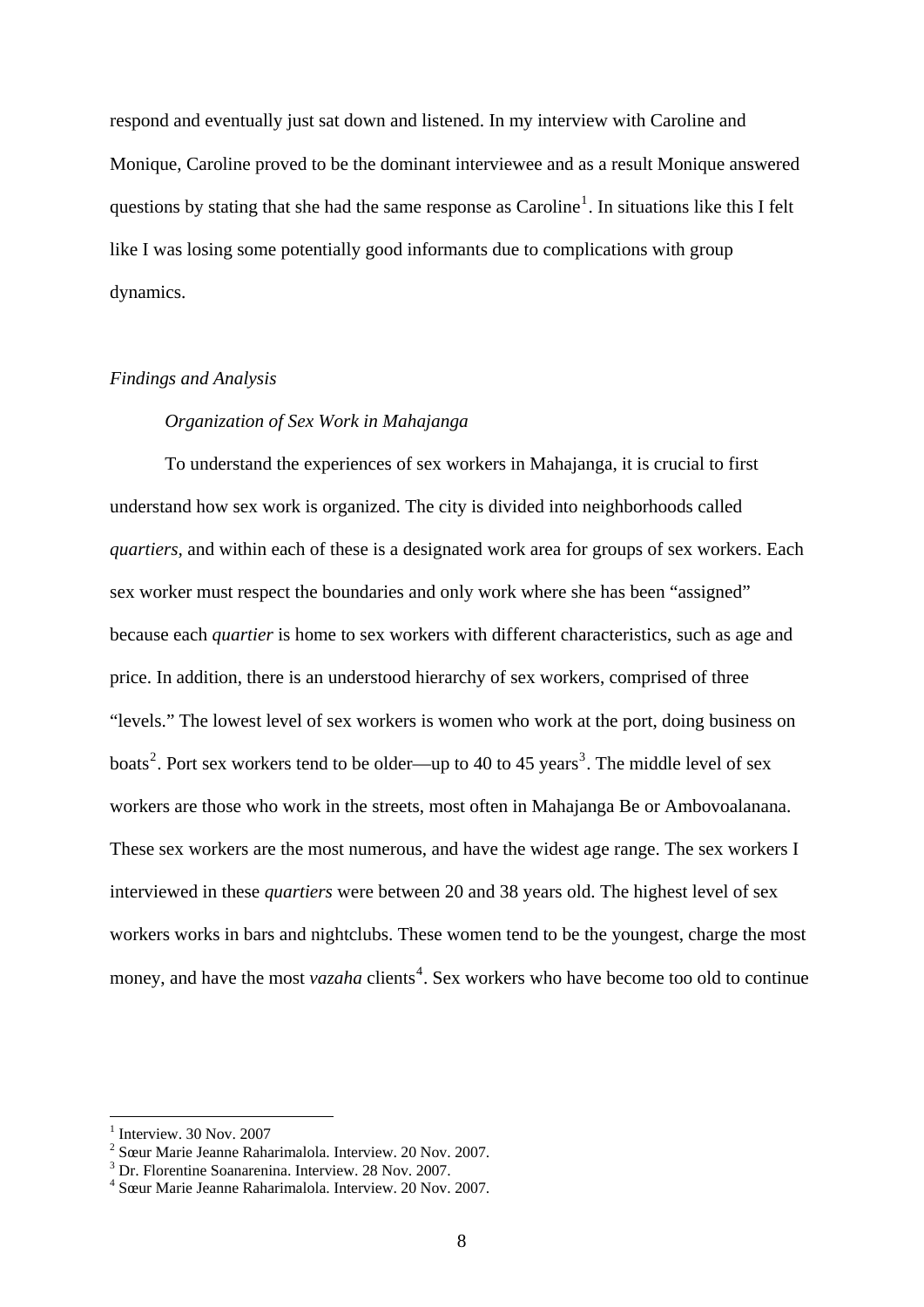working often rent out their homes for current sex workers to use with clients. These women are called *proxénètes*, and in 2004 an average rate was about 500 ariary per night rental<sup>[1](#page-11-0)</sup>.

 Sex workers' associations are also important to sex work organization. These associations are groups founded by and for sex workers for social support, distribution of health information (especially STIs and HIV/AIDS) and condoms, and as a form of protection for members, particularly concerning violence<sup>[2](#page-11-1)</sup>. It is also the role of the association to ensure that members only work within their designated *quartier*. There are three official sex workers' associations in Mahajanga. I became acquainted with the largest association in Mahajanga, Fikambanam Behivary Miavotena (FBM), which roughly translates as "Association of Unmarried Women Who Fight for Progress.<sup>[3](#page-11-2)</sup>" The association's title carefully avoids classification as a sex workers' association as a way of empowering its members. One of the biggest advantages of being an FBM member is that the association receives funding from a British NGO called International HIV/AIDS Alliance, known colloquially as Alliance. If the association decides to organize an activity, such as an HIV/AIDS information session, all expenses, including cost of materials and taxi fare for members, are covered by Alliance<sup>[4](#page-11-3)</sup>. When I met with the president of FBM, she explained that there are about 60 women who are considered members, but that number includes former sex workers and allies along with active sex workers<sup>[5](#page-11-4)</sup>. FBM meets twice per month, and about 10-15 people come to a typical meeting.

 Besides FBM, there are two other officially recognized sex workers' associations and several other informal associations in Mahajanga. Port sex workers have their own association, as do male sex workers (referred to as  $MSM$ —men who have sex with men)<sup>[6](#page-11-5)</sup>.

<span id="page-11-0"></span><sup>1</sup> Sœur Marie Jeanne Raharimalola. Interview. 20 Nov. 2007.

<span id="page-11-1"></span><sup>&</sup>lt;sup>2</sup> Mena. Interview. 13 Nov. 2007.

<span id="page-11-2"></span> $3$  Ibid.

<span id="page-11-3"></span><sup>4</sup> Caroline and Monique. Interview. 30 Nov. 2007.

<span id="page-11-4"></span><sup>5</sup> Mena. Interview. 13 Nov. 2007.

<span id="page-11-5"></span><sup>6</sup> Dr. Florentine Soanarenina. Interview. 13 Nov. 2007.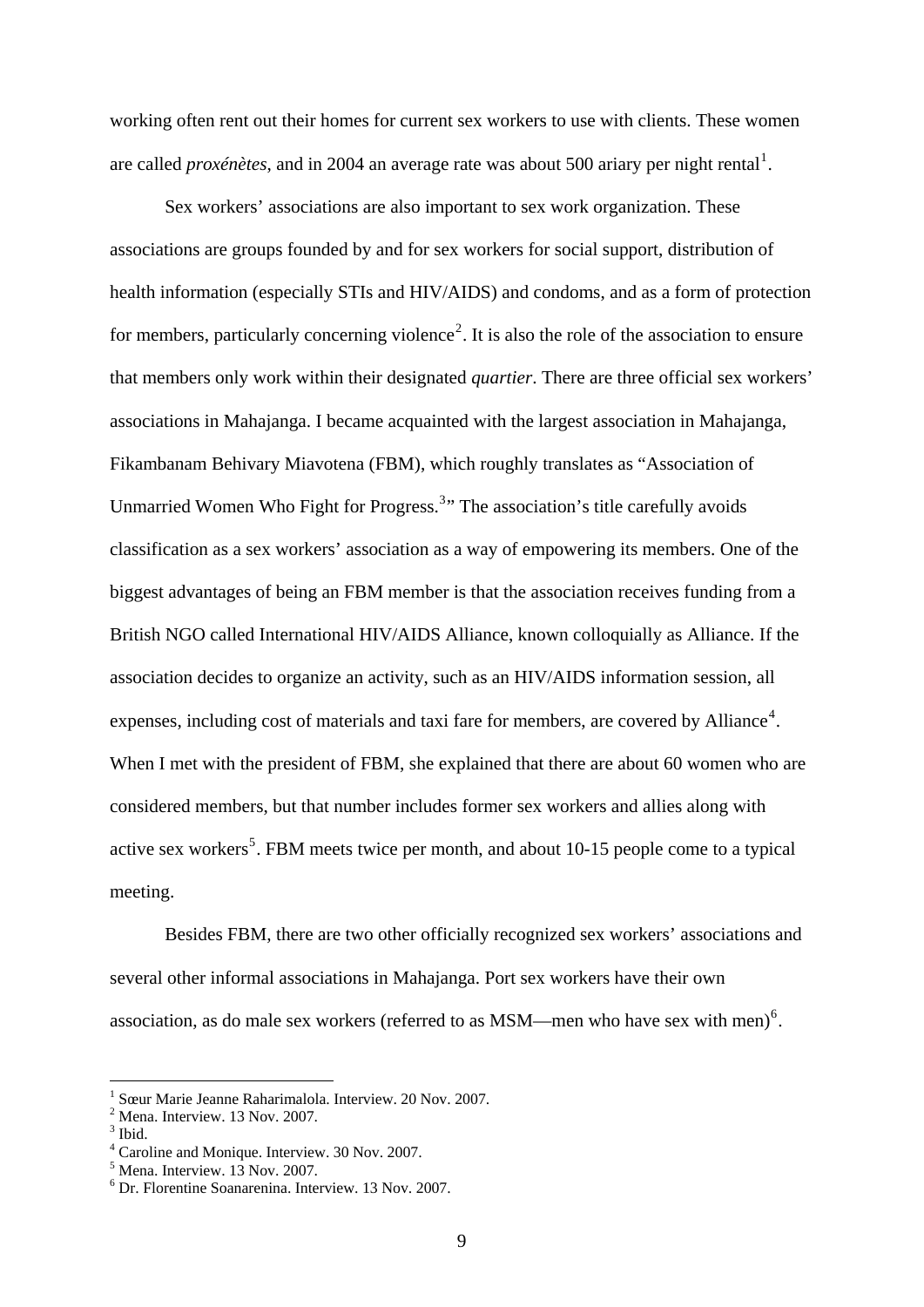Though I had been told that these three- FBM, port sex workers, and MSM- were the only associations in Mahajanga, I discovered that other associations do in fact exist during an interview with three sex workers named Agasoa, Nana and Nadia. During the interview, another woman approached me and introduced herself as the president of their association. They explained that the main difference between this association and FBM is that FBM is funded by an international NGO, whereas the more informal association raises money from its members<sup>[1](#page-12-0)</sup>.

#### *Identity of Sex Workers*

Throughout the course of my research, I was able to interview eighteen sex workers, though some of the interviews were more extensive than others. My informants ranged in age from 20 to 38, with the mean age being 25.6. Length of time in the business ranged from two months to ten years, and the average length was 2.76 years. Most sex workers said that they entered the business to support their children because they were unmarried. Of the eleven sex workers I asked about family situation, nine had at least one child to support and only one of whom, Nana, was married<sup>[2](#page-12-1)</sup>. Opinions about marriage varied—Michèle, for example, said that she became a sex worker to earn money and possibly find a husband, while Yvette said that she started working on the streets when her husband left her a single mom, which she has since vowed to remain<sup>[3](#page-12-2)</sup>.

In terms of health, every sex worker I interviewed sought some kind of health service. Most sex workers did not know the name of the clinic or service from which they received health services, but each visited a clinic at least every three months to receive STI screening and obtain condoms and counseling. The most common health problems for sex workers in Mahajanga are syphilis and gonorrhea<sup>[4](#page-12-3)</sup>. Of the nine sex workers whom I asked about condom

<span id="page-12-0"></span><sup>1</sup> Pascaline, Agasoa, Nana, Nadia. Interview. 16 Nov. 2007.

<span id="page-12-1"></span><sup>2</sup> Interview. 16 Nov. 2007.

<span id="page-12-2"></span><sup>3</sup> Michèle. Interview. 13 Nov. 2007. Yvette. Interview. 19 Nov. 2007.

<span id="page-12-3"></span><sup>4</sup> Cle. Interview. 20 Nov. 2007.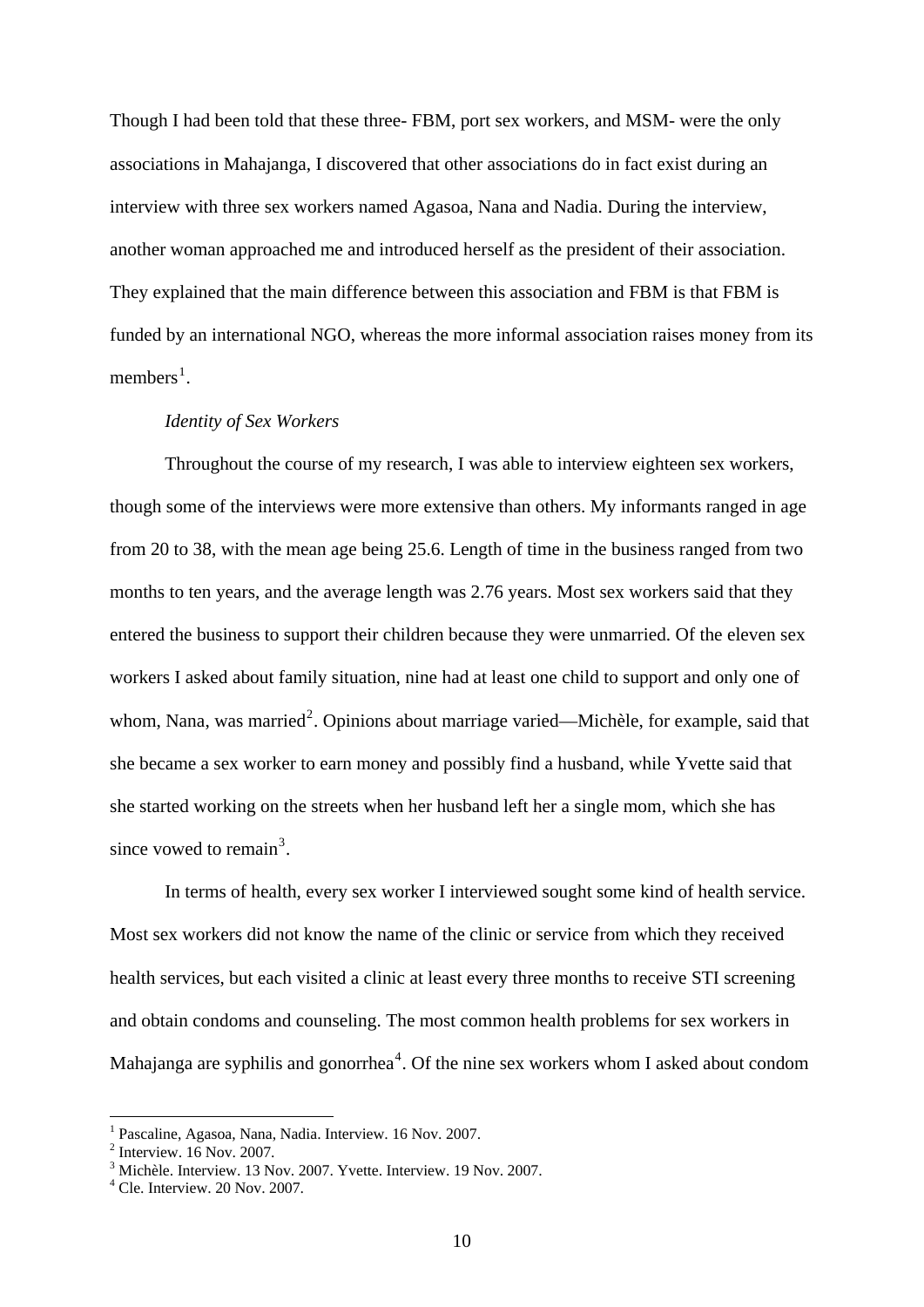use, three used protection only when the client agreed to it, and six always used condoms. In fact, of the six who said they always used condoms, two always used female condoms and one used female condoms when the client refused to use a male condom.

The majority of these sex workers' clients were Malagasy, though some also did work with Comorian men and European *vazaha*, though the general sentiment was that "any client is acceptable as long as he has money<sup>[1](#page-13-0)</sup>." The sex workers whom I interviewed had relations with between one and five clients per night and an average price per client is 5,000 ariary.

#### *Development: Health*

While investigating opportunities for sex workers, it became obvious to me that the type of aid given most frequently comes in the form of health services. In Mahajanga sex workers have both free and fee-based health services available to them. The largest and most visible location for seeking free health services is the Hôpital Mahabibo, a governmentfunded family planning center not far from the middle of the city. At Mahabibo there are two options for free health services for sex workers. The Centre de Dépistage Anonyme et Volontaire (CDAV) is, as its name suggests, an anonymous HIV/AIDS and STI screening center. Instead of taking patients' names, CDAV staff uses a coding system to distinguish between cases. All consultations and laboratory work is free, and patients are only charged for medication. STI medication distributed at CDAV comes in the form of Cura7 (for gonorrhea and chlamydia) or GeniCure (for syphilis) and is manufactured by the NGO Population Services International. The Ministry of Health subsidizes the cost of both medications at CDAV to reduce the price from 700 to 100 ariary<sup>[2](#page-13-1)</sup>. The medication kits include condoms, notification cards for the patient's partner(s), and images of what each STI looks like. CDAV receives about 30 patients per week, and in a typical month about 8-10 sex workers come for

<span id="page-13-0"></span><sup>&</sup>lt;sup>1</sup> Agasoa. Interview. 16 Nov. 2007.

<span id="page-13-1"></span><sup>2</sup> Dr. Florentine Soanarenina. Interview. 13 Nov. 2007.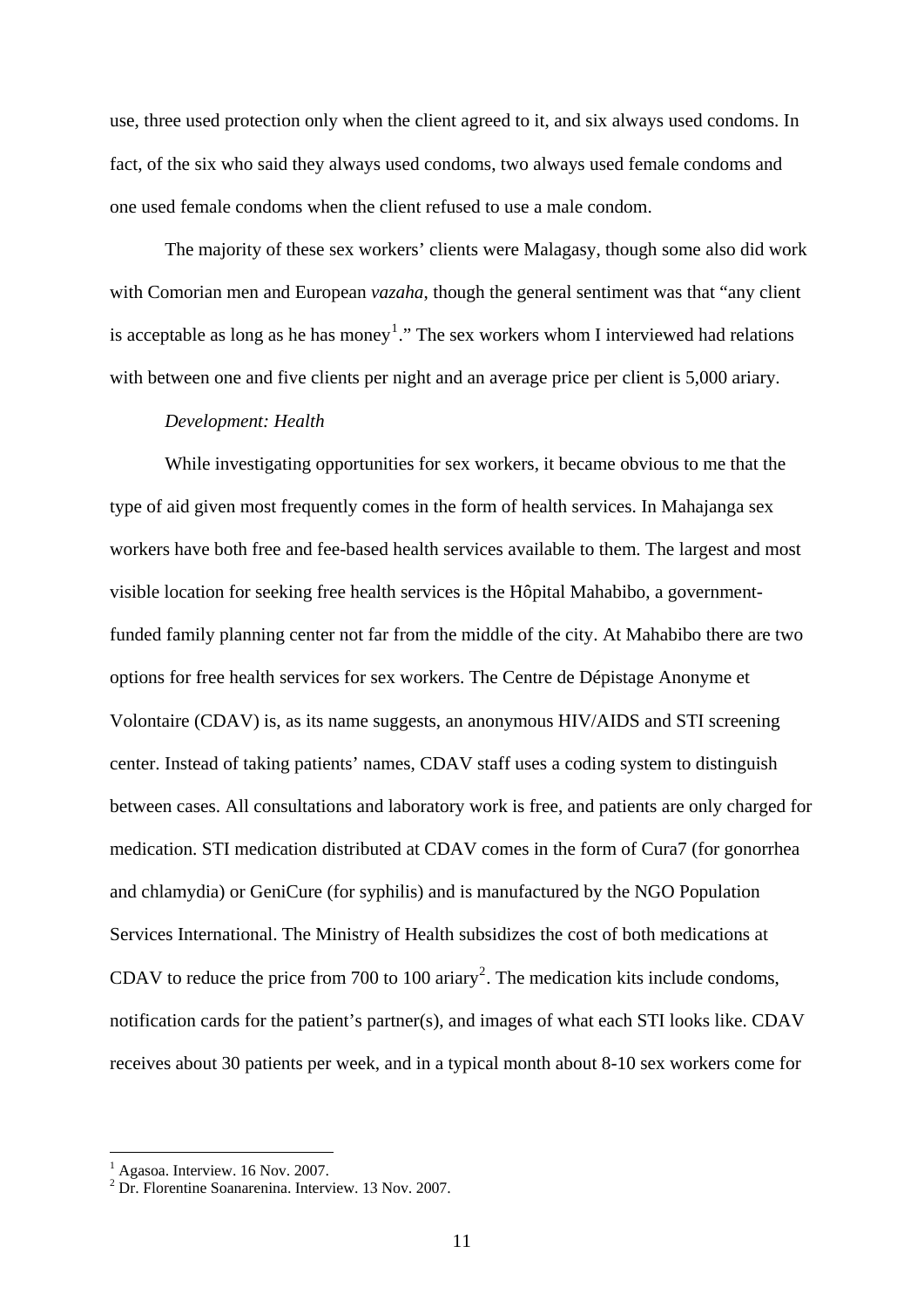services<sup>[1](#page-14-0)</sup>. CDAV also offers a mobile health service in which, every six months, staff members go out on the streets and distribute information about STI/HIV/AIDS and perform screenings. With this service, CDAV attracts between 80 and 150 patients<sup>[2](#page-14-1)</sup>. One advantage for sex workers who seek health services at CDAV is that the director of the Center, Dr. Florentine, works directly with FBM and has for many years fought for sex workers' rights.

The Hôpital Mahabibo also houses the UNC-MAD clinic. UNC-MAD is a syphilis research center devoted specifically to the health of sex workers, funded by the University of North Carolina and the United States Center for Disease Control and Prevention. Since the clinic was founded in Mahajanga in 2003, 1,800 sex workers have been seen as patients, and currently about 150 seek services each month<sup>[3](#page-14-2)</sup>. When sex workers visit the clinic, they receive a free pelvic examination and syphilis screening, then counseling on health practices regardless of the results of their exam. Patients' identities are kept confidential because they are participants in a research study. UNC-MAD has eight ex-sex worker peer educators who physically seek out sex workers to participate in the study. Peer educators also lead demonstrations (such as how to use condoms), educate sex workers about the clinic's purpose and try to eradicate any stigmas attached to seeking health services<sup>[4](#page-14-3)</sup>. Though peer educators encourage sex workers to go initially to the UNC-MAD clinic and to make subsequent visits every three months, it is ultimately the sex workers' responsibility to go to the clinic<sup>[5](#page-14-4)</sup>. I frequently asked sex workers where they sought health services, and the majority responded that they went to the UNC-MAD clinic. There was, however, an underlying attitude that going to UNC-MAD is embarrassing for some women because accepting their services means admitting oneself as a sex worker<sup>[6](#page-14-5)</sup>.

<sup>&</sup>lt;sup>1</sup> Marie Jocelyne Razafindrazaka. Interview. 15 Nov. 2007.

<span id="page-14-1"></span><span id="page-14-0"></span> $2$  Ibid.

<sup>3</sup> Dr. Sandra Razafindravoavy. Interview. 13 Nov. 2007. 4

<span id="page-14-3"></span><span id="page-14-2"></span> $<sup>4</sup>$  Ibid.</sup>

<span id="page-14-4"></span><sup>5</sup> Dr. Diana Ratsismbakaina. Interview. 19 Nov. 2007.

<span id="page-14-5"></span><sup>6</sup> Cle. Interview. 20 Nov. 2007.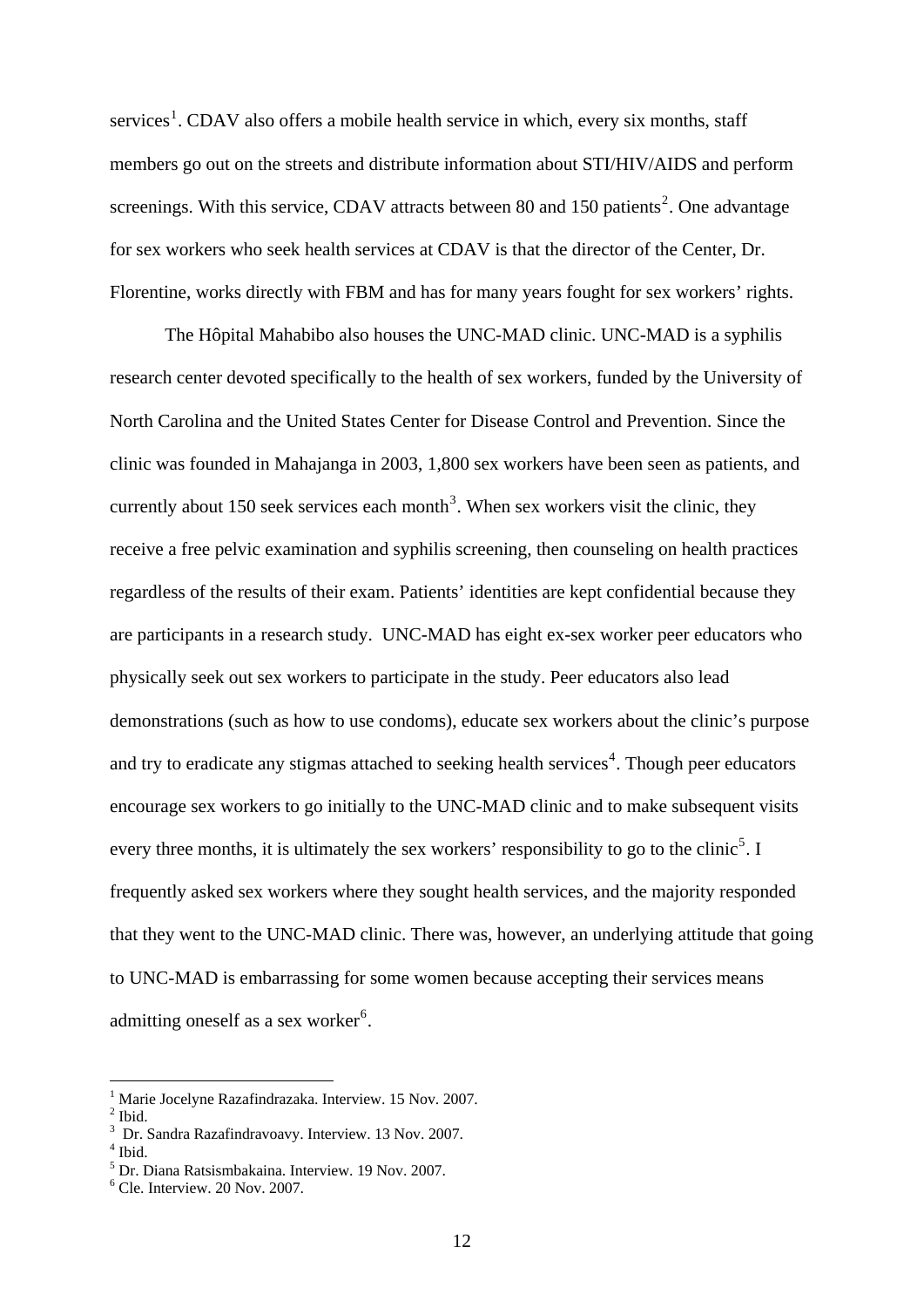Sex workers can also seek services at the Centre Hospitalier Universitaire Androva. The main advantage at CHU is that antiretroviral treatment for HIV/AIDS is provided by the Ministry of Health and is completely free. If a sex worker visits CDAV and discovers that she is HIV+, she will be sent to speak with the organization FIFAFI (*Finoana Fanantenana Fitiavana*—"Faith, Hope, Love"), whose job is to give psychosocial support and encourage patients to seek ARV treatment<sup>[1](#page-15-0)</sup>. Though free ARV treatment exists as an option for sex workers and the community at large, very few individuals seek out the service. Since CHU began distributing ARV treatment in [2](#page-15-1)005, only 15-20 patients have received a prescription<sup>2</sup>. Fear, stigmas, lack of education, and insufficient funds to travel to CHU are among the reasons for the low number of ARV prescriptions<sup>[3](#page-15-2)</sup>.

Sex workers in Mahajanga also have several fee-based health services from which to choose. The most popular by far is the Top Réseau clinic chain, a franchise of the NGO Population Services International. PSI/Top Réseau contacts established doctors, trains them according to the Top Réseau model- health and sex education for all youth ages 15-24- and then distributes the names of these doctors in PSI/Top Réseau literature<sup>[4](#page-15-3)</sup>. Simultaneously, PSI trains groups of peer educators whose job is to talk to target groups (such as sex workers) and to encourage them to seek health services at Top Réseau clinics. The peer educators then distribute vouchers for the Top Réseau clinics so that the sex workers can receive services for a discounted price, and in some cases the peer educators accompany sex workers to their appointments<sup>[5](#page-15-4)</sup>. The clinic doctors benefit because PSI/Top Réseau advertises their practices for them, and they still receive their customary amount of money because PSI pays the difference<sup>[6](#page-15-5)</sup>.

<sup>&</sup>lt;sup>1</sup> Dr. Hajamamy Rakotoarisoa. Interview. 15 Nov. 2007.

<span id="page-15-1"></span><span id="page-15-0"></span><sup>&</sup>lt;sup>2</sup> Dr. Guy Camille Marotia. Interview. 29 Nov. 2007.

<span id="page-15-2"></span><sup>3</sup> Dr. Hajamamy Rakotoarisoa. Interview. 15 Nov. 2007.

<span id="page-15-3"></span><sup>4</sup> Dr. Marie Joelle Ranaivo. Interview. 20 Nov. 2007.

<span id="page-15-4"></span><sup>5</sup> Doug Call. Interview. 7 Nov. 2007.

<span id="page-15-5"></span><sup>6</sup> Dr. Marie Thérèse Rafarasoa. Interview. 25 Nov. 2007.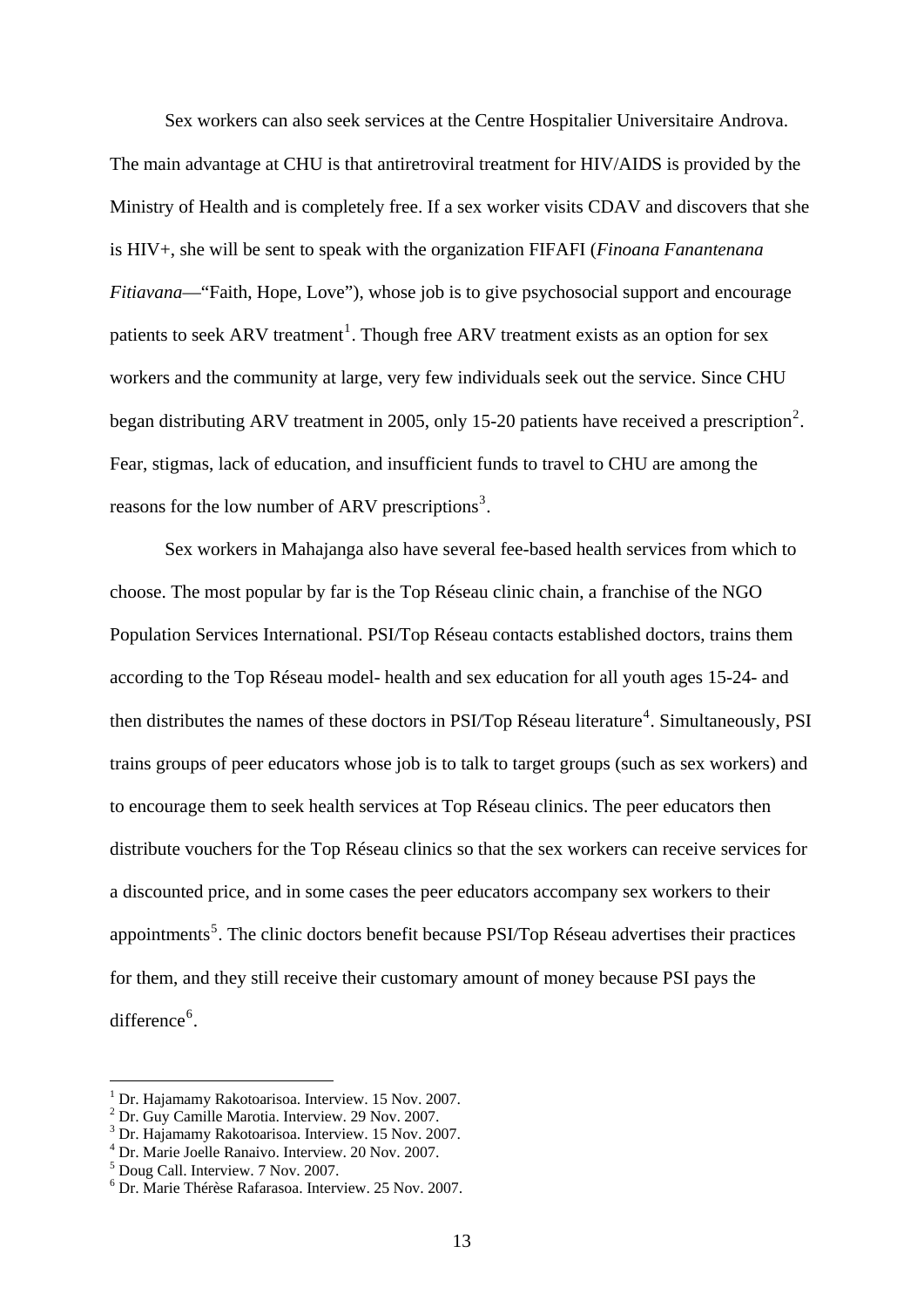There are six Top Réseau clinics in Mahajanga available to sex worker patients. Most sex workers, however, go to one particular clinic, Cabinet Médical La Corniche. This clinic is designated as Top Réseau Plus, which signifies that it is equipped with a laboratory for test analysis, including HIV. Dr. Marie Thérèse Rafarasoa, owner of the Corniche clinic, stated that about 50% of her patients are sex workers, and about 20 sex workers come to the clinic each month<sup>[1](#page-16-0)</sup>. At her clinic, sex workers can receive STI testing and counseling if they are pregnant. Since abortion is only legal in Madagascar when the pregnancy threatens the life of the mother, Dr. Rafarasoa simply gives moral support and pre-natal advice.<sup>[2](#page-16-1)</sup> Significantly, she stated that about 90% of her sex worker patients already have children. Dr. Rafarsoa also dispenses contraception, which she estimated that about half of her sex worker patients take. Depo Provera, also known as "the Shot," is the most popular, though the Pill, IUD, and Norplant are also available. In terms of barrier contraceptive methods, Top Réseau clinics sell three-pack boxes of PSI ProtectorPlus condoms at 100Ar each. PSI is experimenting with selling female condoms for 100Ar to sex workers in hopes of boosting barrier contraception use, since with female condoms, the client does not need to be convinced<sup>[3](#page-16-2)</sup>. Without a voucher, consultations at the Corniche clinic cost 1000Ar, the laboratory portion of STI screening costs 3000AR, and Cura7 and GeniCure cost 1000Ar each<sup>[4](#page-16-3)</sup>.

Another fee-based clinic option in Mahajanga is FISA (*Fianakaviana Sambatra*) which is also designated as a Top Réseau Plus location. FISA's primary focus is family health, especially providing contraception for women who have already had children. Thus, not many sex workers seek health services at FISA, but there are some who do<sup>[5](#page-16-4)</sup>. When women go to FISA for services, they are not required to identify themselves as sex workers;

 $\frac{1}{1}$  Ibid.

<span id="page-16-1"></span><span id="page-16-0"></span><sup>&</sup>lt;sup>2</sup> "Madagascar : Abortion Policy." Population Policy Data Bank, Population Division of the Department, Economic and Social Affairs of the United Nations Secretariat.

<sup>&</sup>lt;http://www.un.org/esa/population/publications/abortion/doc/madaga.doc> 3

Dr. Marie Thérèse Rafarasoa. Interview. 25 Nov. 2007.

<span id="page-16-4"></span><span id="page-16-3"></span><span id="page-16-2"></span><sup>4</sup> Ibid.

<sup>5</sup> Cle. Interview. 20 Nov. 2007.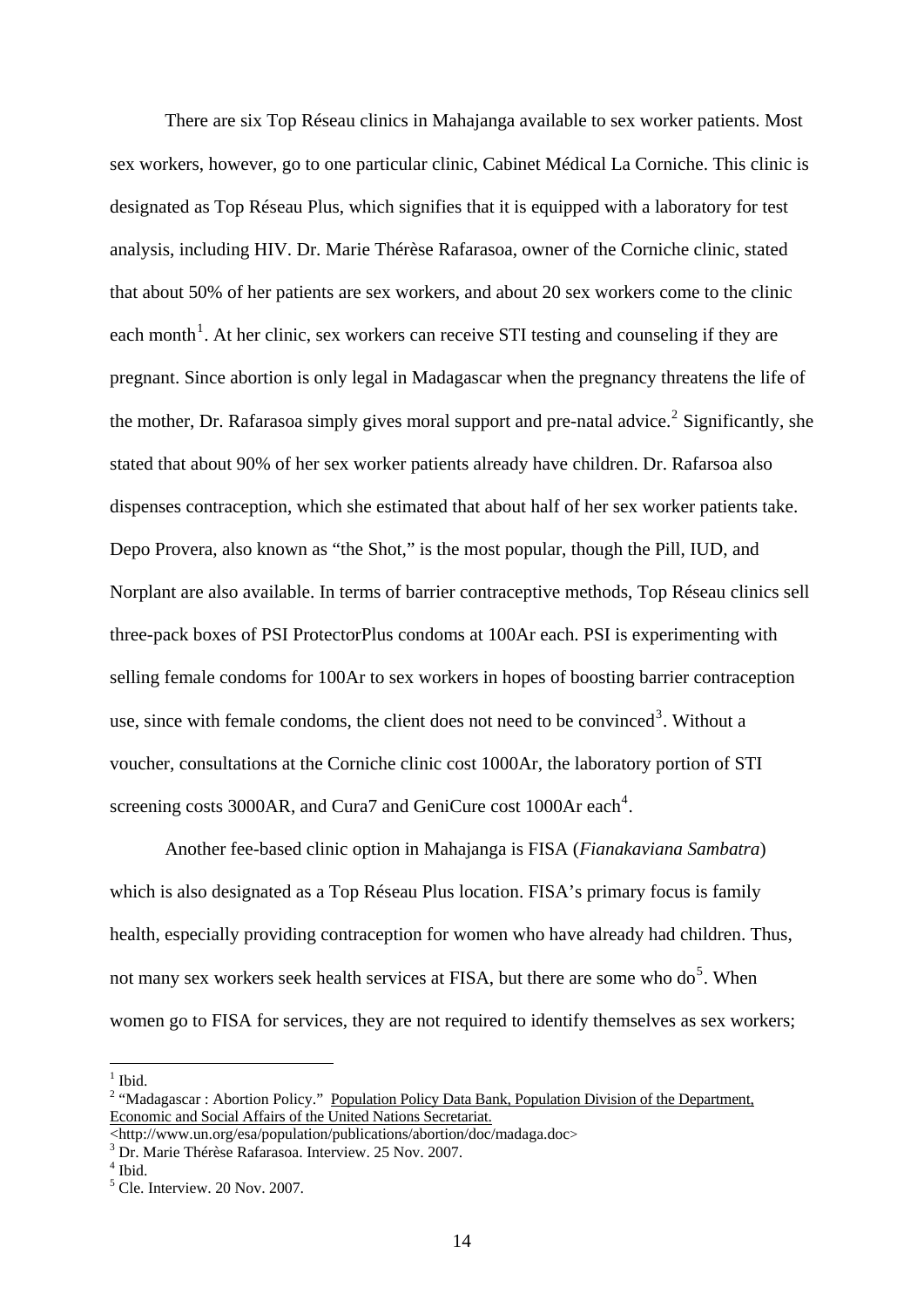therefore it is impossible to estimate how many FISA patients are sex workers. Needless to say, however, FISA's services in no way cater to sex workers, which could be an advantage for some and a disadvantage for others. FISA's services are more expensive than other Top Réseau clinics: a pap smear costs  $3000$ Ar and GeniCure is priced at  $2000$ Ar<sup>[1](#page-17-0)</sup>. HIV testing is free, however, because it is covered by the Ministry of Health.

 One final option for sex workers seeking health services is the Marie Stopes clinic. Marie Stopes is first and foremost a maternity and family planning clinic, so they do not see patients whose sole complaint is of STI symptoms<sup>[2](#page-17-1)</sup>. Doctors do run STI screenings, but most often as part of a pre-natal care regimen. Women can also obtain contraception at Marie Stopes. The program that is the most relevant to sex workers, however, is the free mobile prenatal consultations. Every day, a team of Marie Stopes staff visits *fokontany* offices and offers free pre-natal services for pregnant women, a program which would be very attractive to a pregnant sex worker<sup>[3](#page-17-2)</sup>.

 In the course of my research, I was impressed with the availability of sexual health services for women, and the fact that sex workers have both exclusive services and public clinics available to them. When I interviewed sex workers on the street, all 18 informants said that they regularly visit at least one clinic for screenings and consultation, and are generally satisfied with the available health services. Some even said that they regarded their doctors as friends<sup>[4](#page-17-3)</sup>. Some, though, were frustrated that at Top Réseau clinics, for example, they were charged for services. With aid organizations offering so many free services, many sex workers expect all services to be free.

Is offering health services—whether free or discounted—the most effective way to help sex workers? There are several things to consider. Despite the fact that most sex workers

<span id="page-17-0"></span><sup>&</sup>lt;sup>1</sup> Dr. Holy Ranjaholivao. Interview. 27 Nov. 2007.

<sup>2</sup> Dr. Judith Norotiana. Interview. 16 Nov. 2007.

<span id="page-17-3"></span><span id="page-17-2"></span><span id="page-17-1"></span> $3$  Ibid.

<sup>4</sup> Natalie. Interview. 16 Nov. 2007.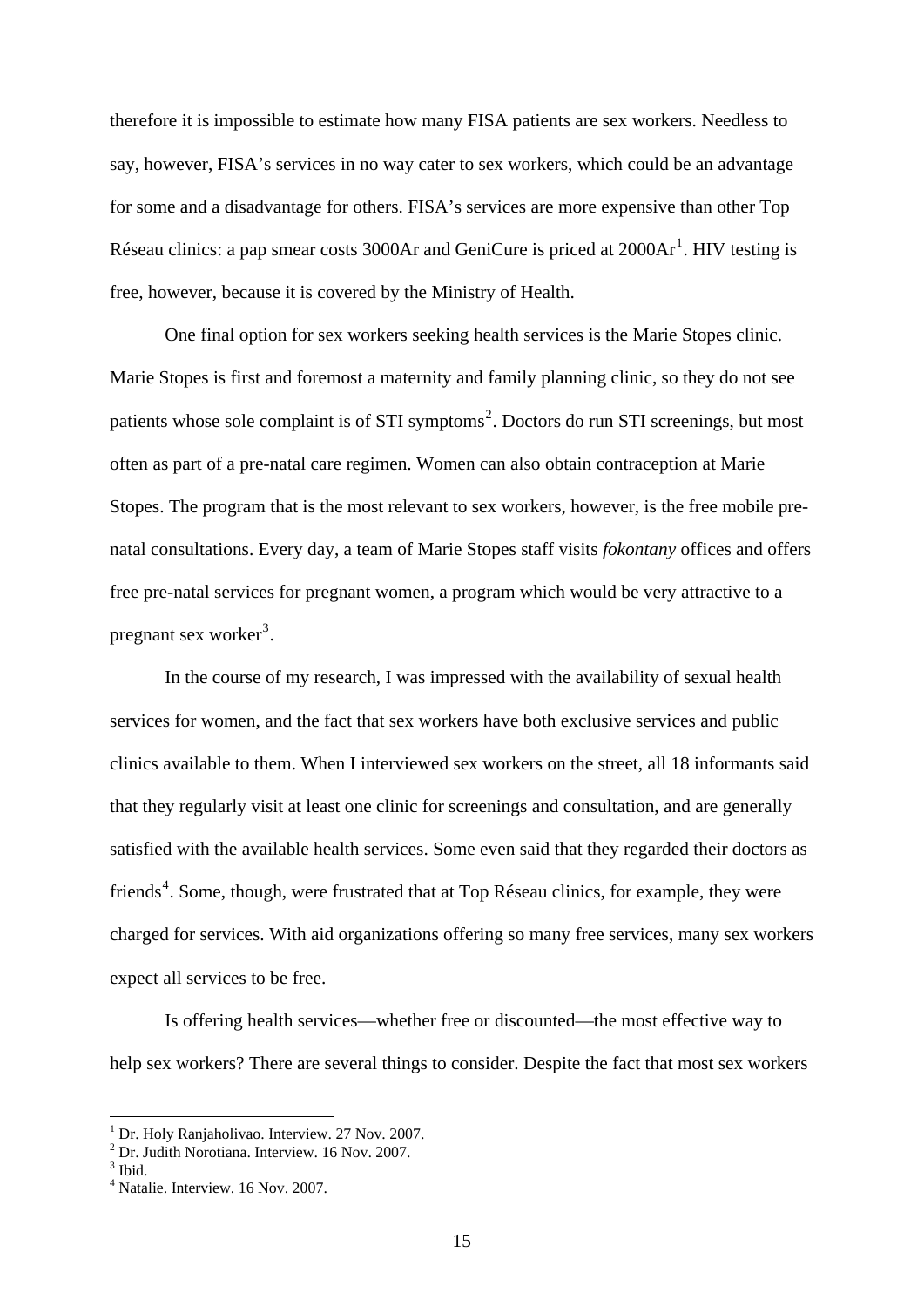cite poverty as their motivation for entering the industry, sex workers actually earn more money than many other Malagasy people. In addition, their health directly affects sex workers' ability to earn money, so it is in their interest to take care of themselves whether services are free or not. It could be argued that providing free health services enables sex workers to remain in the business, and does not help provide an alternate future. On the other hand, free health services do encourage health in general—many sex workers go to clinics specifically because they are free. Free services help save money so that sex workers can theoretically spend their money on other things, such as proper nutrition, their children, or education. It is important to provide health services to women in high-risk situations such as prostitution, but it is equally important to help sex workers in other capacities, such as helping them leave the business if they wish.

#### *Development: Education and Alternative Employment*

As I began investigating how to help sex workers, it became increasingly apparent that one of the most important elements in the process, and unfortunately one of the most lacking, is continuing education and professional development. In a country with a very high unemployment rate, it is sometimes difficult for even qualified individuals to find work, much less sex workers who may not have a high school diploma, may be illiterate, and may not have other work experience. In the 2002 IPEC study on sexual exploitation of children, Ndriana Rasamoely writes:

> Certain sex workers would like to leave the business to regain their self-esteem and dignity, but their low intellectual level- and in many cases, illiteracy-because they dropped out of school prevents them from earning more money<sup>[1](#page-18-0)</sup>.

Thus begins a cycle. Young girls drop out of school to work in the streets and earn money, then later in life, when they wish to pursue other work, they find that they have few, if any,

<span id="page-18-0"></span><sup>&</sup>lt;sup>1</sup> Rasamoely 43.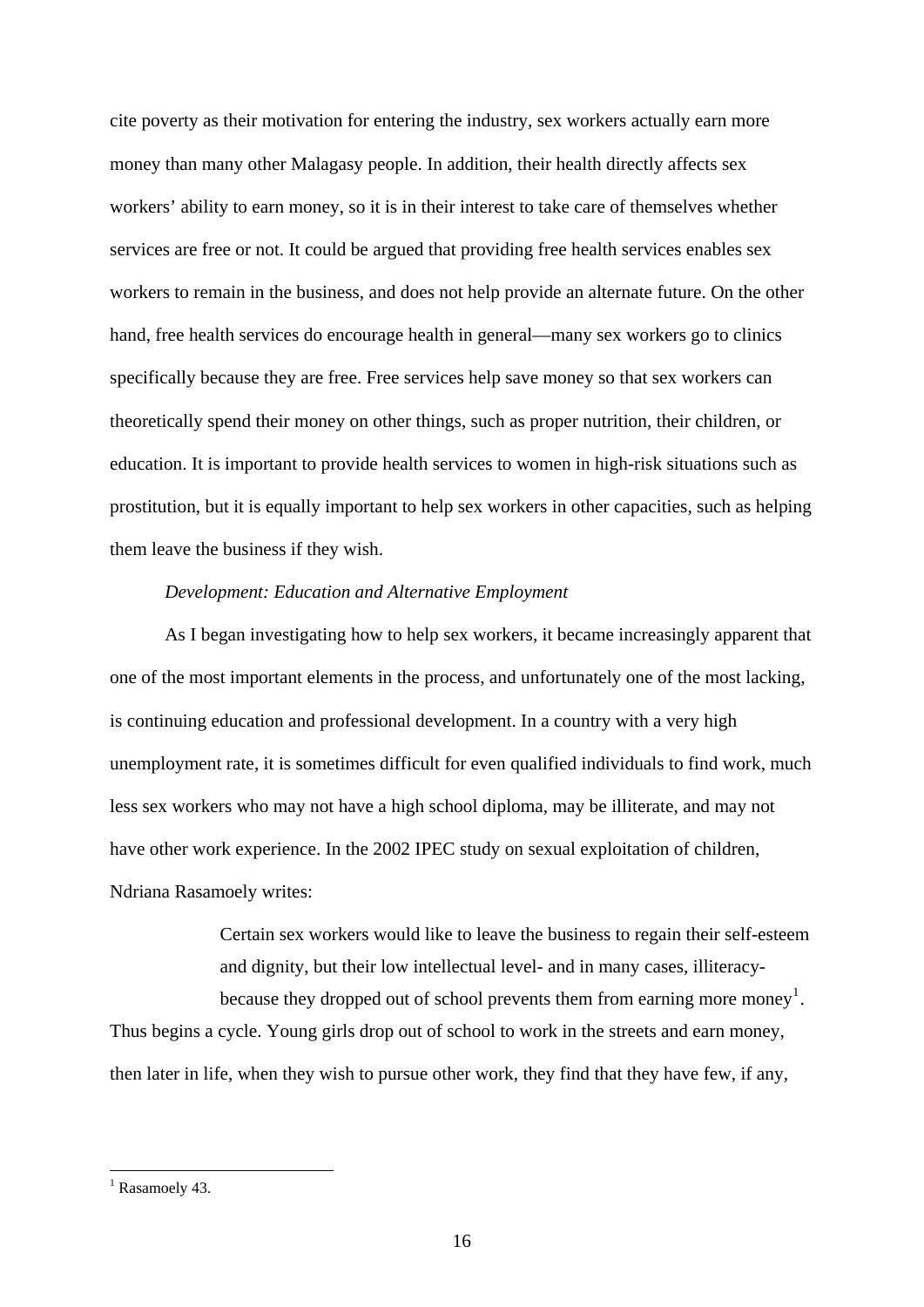options. In the course of my research I investigated what opportunities exist for sex workers who wish to leave the business and pursue other employment.

 One of the most intriguing employment opportunities for sex workers is to become a PSI peer educator and help educate other sex workers. PSI searches for outgoing, preferably literate sex workers who are interested in spreading information about the organization and encouraging healthy practices among their peers<sup>[1](#page-19-0)</sup>. When I spoke with Cle, a PSI peer educator and former sex worker, she described how she was sent to Antananarivo for training, all expenses paid by the organization. Now, she works five nights per week, generally talking with between two and five sex workers per night. Cle defined her job as "helping sex workers protect themselves" by distributing condoms (male and female) and Top Réseau clinic vouchers, answering questions such as "What are condoms?" and "Does AIDS really exist?", accompanying sex workers to appointments at clinics, and recruiting women to attend PSI information sessions for sex workers<sup>[2](#page-19-1)</sup>. She stated that she not only enjoys her job, but also feels that it has helped her become a stronger person in everyday life<sup>[3](#page-19-2)</sup>. Cle's job is ideal in many ways because it removed her from sex work itself, but allows her to help women that need help and draws upon her own experiences to facilitate communication between PSI and sex workers. There are not, however, very many of these positions. The Mahajanga PSI office employs only three, and Cle is the leader<sup>[4](#page-19-3)</sup>.

 An employment opportunity for sex workers that emphasizes job training runs through the French NGO Enfants du Monde and the Ecole des Métiers du Tourisme et d'Hôtellerie. The organization works with youth ages 16-26, but their work with sex workers in particular involves going to *fokontany* offices and presenting the opportunity for professional development courses. Interested women who meet the criteria - correct age range, motivated,

<span id="page-19-0"></span><sup>&</sup>lt;sup>1</sup> Doug Call. Interview. 7 Nov. 2007.

<sup>2</sup> Cle. Interview. 20 Nov. 2007.

<span id="page-19-2"></span><span id="page-19-1"></span><sup>&</sup>lt;sup>3</sup> Ibid.

<span id="page-19-3"></span><sup>4</sup> Dr. Velonirina Andrianifahanana. Interview. 19 Nov. 2007.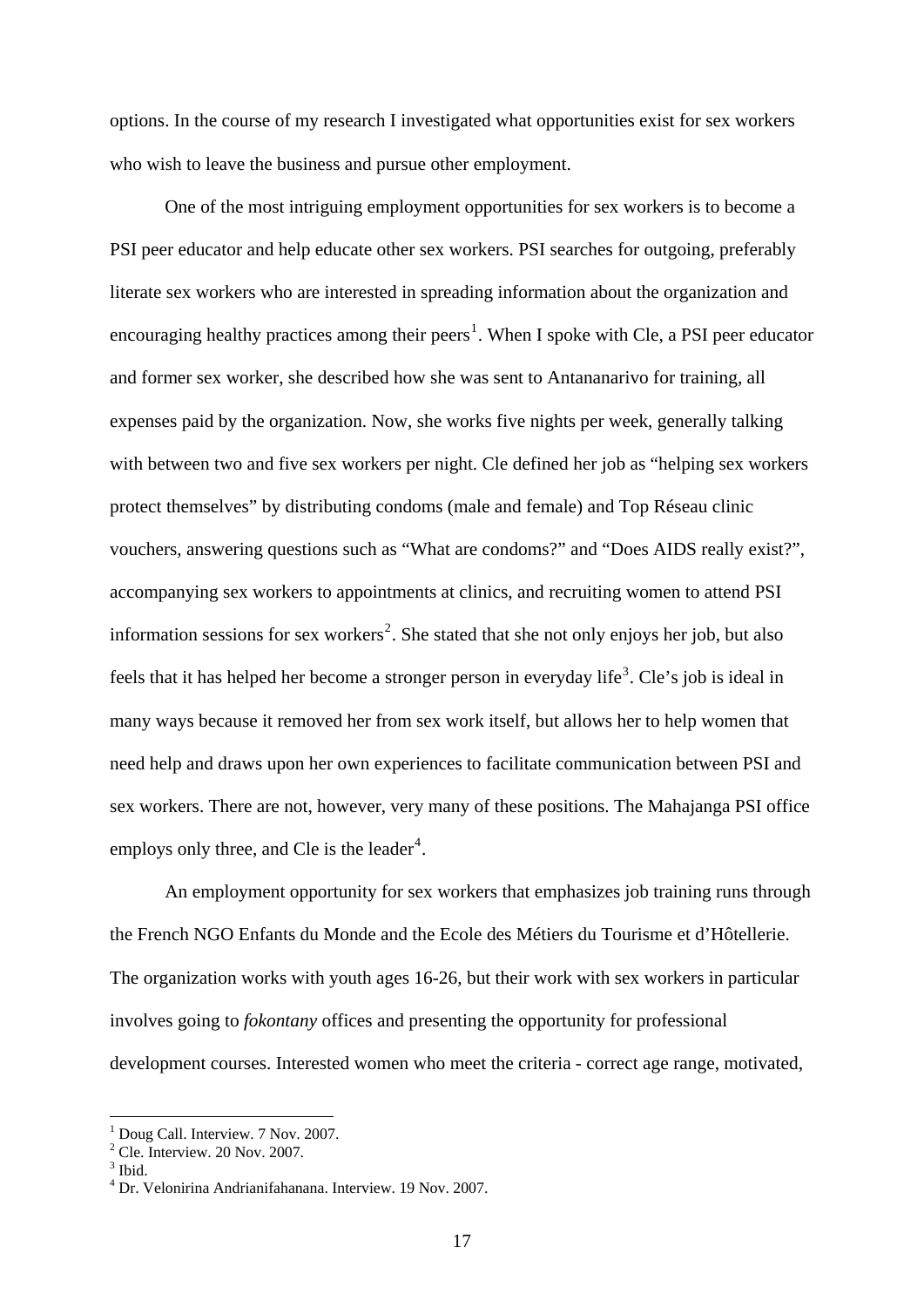available, and in some sort of high-risk situation such as dilapidated home or low income - can be enrolled<sup>[1](#page-20-0)</sup>. Enfants du Monde finds students for the program, pays their tuition, and then turns them over to EMTH. Courses last eight months and there are two tracks that students can follow: service, in which they study English and French to facilitate work in reception and cleaning rooms, or cooking and pastry-making<sup>[2](#page-20-1)</sup>. The program's structure is two months of theory-based learning in the classroom, one month internship in a hotel or restaurant, two months of reinforcement learning, and a final three month internship. Almost all the hotels in Mahajanga participate in the EMTH program, benefiting from free labor and the possibility of a well-trained employee in the future. At the conclusion of the program, successful students are presented with a certificate to authenticate their newly-learned skills, and most are able to find work, since they already have connections with employers through their internships. Since June 2007, 150 students at EMTH have identified themselves as sex workers and a further 51 students have practiced sex work occasionally<sup>[3](#page-20-2)</sup>. Michèle Razanakoto, an EMTH administrator, said that the programs "have the potential to give sex workers a voice and help them evolve in society, but many are not motivated to work hard at this type of program<sup>[4](#page-20-3)</sup>." It is important to note that the Enfants du Monde / EMTH program is a work training program; the school equips its students with the skills and knowledge they need to enter a thriving industry, and they even have the opportunity to try out their skills in an actual establishment. This type of structure is well-suited to sex workers who do not have other skills on which to base an employment search.

 A different tactic for sex workers' professional development is aid on an individual basis. Sister Marie Jeanne Raharimalola identifies herself as a "social assistant" at the St.

<span id="page-20-0"></span><sup>&</sup>lt;sup>1</sup> Jean Paul Pinvidic. Interview. 26 Nov. 2007.

<span id="page-20-1"></span><sup>&</sup>lt;sup>2</sup> Michèle Razanakoto. Interview. 27 Nov. 2007.<br><sup>3</sup> Michèle Bazanakoto. Interview. 20 Nov. 2007.

<span id="page-20-2"></span><sup>&</sup>lt;sup>3</sup> Michèle Razanakoto. Interview. 30 Nov. 2007.

<span id="page-20-3"></span>Michèle Razanakoto. Interview. 29 Nov. 2007.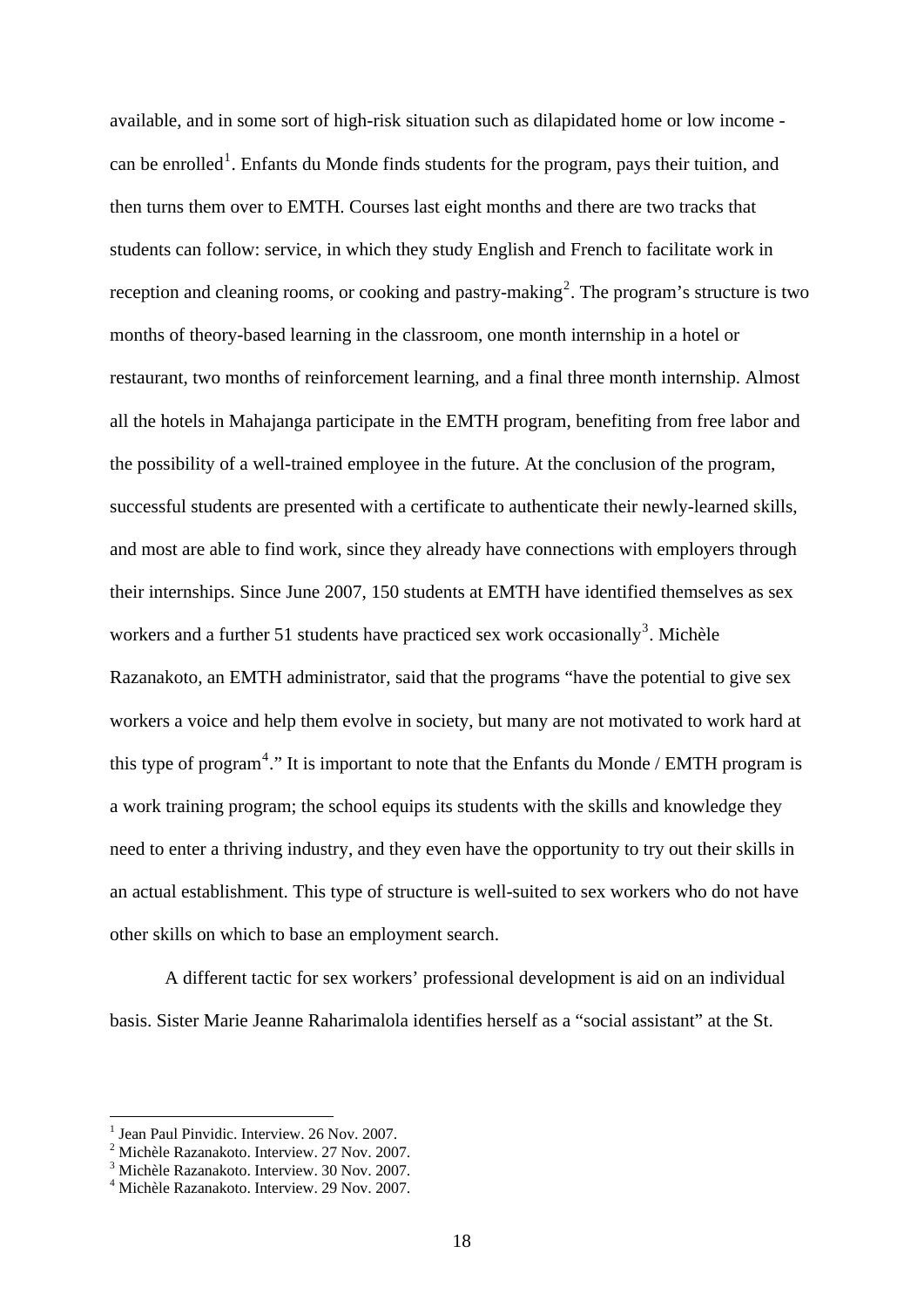Maurice convent, though her work reaches far and wide within the community<sup>[1](#page-21-0)</sup>. Marie Jeanne has a personal interest in helping sex workers and has made it a point to walk in neighborhoods where she knows they work. Now, many sex workers know her name and face and look to her for help. When a woman approaches her for help finding other work, Marie Jeanne first collects her information, such as education level and any skills she has such as cooking or sewing. Then, through her connections in the community, she searches for any gap in the labor force that the woman could fill. Marie Jeanne recounted the story of one former sex worker whom she helped—an older woman whose son was ill. Though the woman had had some training in agriculture, her shoulder was injured and she was unfit for hard labor. Marie Jeanne considered her resources and was able to find work for her as a vendor. Now, everything is going well for the woman and her family. Marie Jeanne commented that "At first, sex workers are not capable of finding work independently. We must work together to help<sup>[2](#page-21-1)</sup>." Marie Jeanne's methods are simple and limited in capacity, but her work is earnest. An extension of her efforts into a systemized, yet still personal, business for helping sex workers would be greatly beneficial. Unfortunately, finding alternative work for sex workers is not her primary responsibility and there are currently no plans to expand the scope of her efforts.

 The only effort I found for continuing sex workers' education is through the HIV/AIDS support organization FIFAFI. The organization's overall goal is to provide social and psychological support for people living with HIV/AIDS. To accomplish this, FIFAFI sponsors various activities for members, such as group psychotherapy and development classes such as literacy programs<sup>[3](#page-21-2)</sup>. FIFAFI also works with Enfants du Monde on a collaborative professional development program taught by Enfants du Monde facilitators. There are currently nine sex workers who are members of FIFAFI, and not accidentally, they

<span id="page-21-0"></span><sup>1</sup> Sœur Marie Jeanne Raharimalola. Interview. 20 Nov. 2007.

<span id="page-21-1"></span> $<sup>2</sup>$  Ibid.</sup>

<span id="page-21-2"></span><sup>&</sup>lt;sup>3</sup> Dr. Hajamamy Rakotoarisoa. Interviews. 15 and 23 Nov. 2007.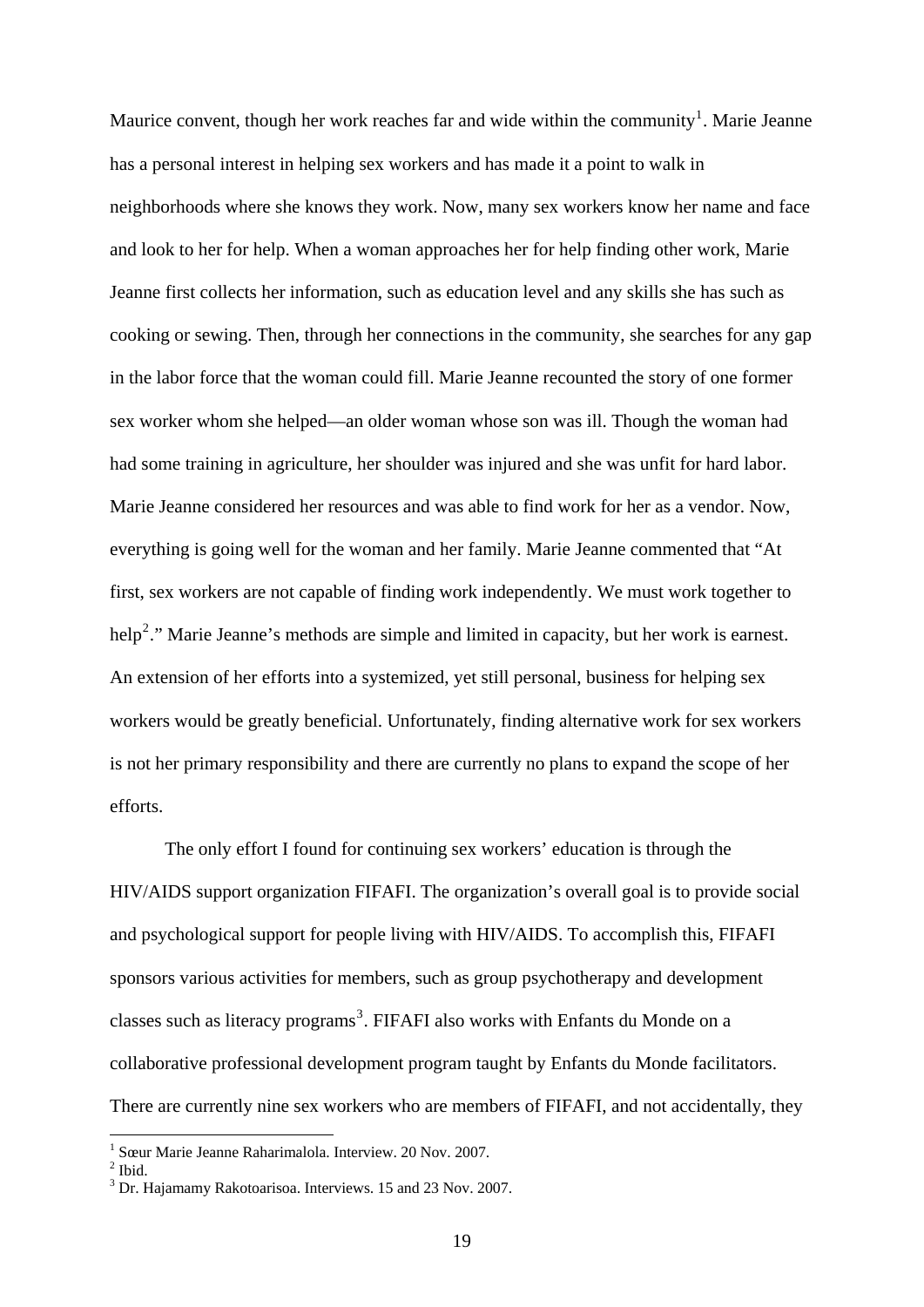are peer educators affiliated with Alliance<sup>[1](#page-22-0)</sup>. Though membership in FIFAFI is restricted to those who are living with HIV/AIDS, the organization's literacy program is important for boosting morale and teaching an important skill.

 The very limited number of options for professional and educational development for sex workers is disheartening. Those that do exist, however, are effective, whether they be job training or working with an individual to find a position. After talking with numerous sex workers, I have found that illiteracy and/or lack of education is one of the biggest obstacles preventing sex workers from advancing<sup>[2](#page-22-1)</sup>. Therefore, one of the most important actions to be taken is encouraging girls (and students in general) to stay in school so that they will have options available to them later in life. For adults who are illiterate or who lack high school diplomas, a public adult education program with flexible schedule options should be implemented and advertised to the general public, including sex workers. If the program were to hire a peer educator to distribute information about the program, sex workers would be more likely to take interest. The focus of these adult education programs could be literacy, computer skills, academic subjects such as language or math, or practical skills aimed at a particular profession. Sex workers would also greatly benefit from a public professional development center, open to people of all educational levels and socioeconomic statuses<sup>[3](#page-22-2)</sup>. If the center were uniquely for women, sex workers would benefit twofold because all of the materials would be directed toward culturally appropriate work for women. Two sex workers who I interviewed, Caroline and Monique, suggested strengthening the bond between the community and sex workers' associations so that if there are job training programs or career opportunities, the news will be distributed to association leaders and then to members<sup>[4](#page-22-3)</sup>.

## *Development: Community*

<sup>&</sup>lt;sup>1</sup> Dr. Hajamamy Rakotoarisoa. Interview. 15 Nov. 2007.

<span id="page-22-1"></span><span id="page-22-0"></span><sup>&</sup>lt;sup>2</sup> Cle. Interview. 20 Nov. 2007. Natalie. Interview. 16 Nov. 2007.  $\frac{3}{2}$  Janna Virginia Bazafindraughs Interview. 26 Nov. 2007.

<span id="page-22-2"></span> $3$  Jenne Virginie Razafindravola. Interview. 26 Nov. 2007.

<span id="page-22-3"></span>Caroline and Monique. Interview. 30 Nov. 2007.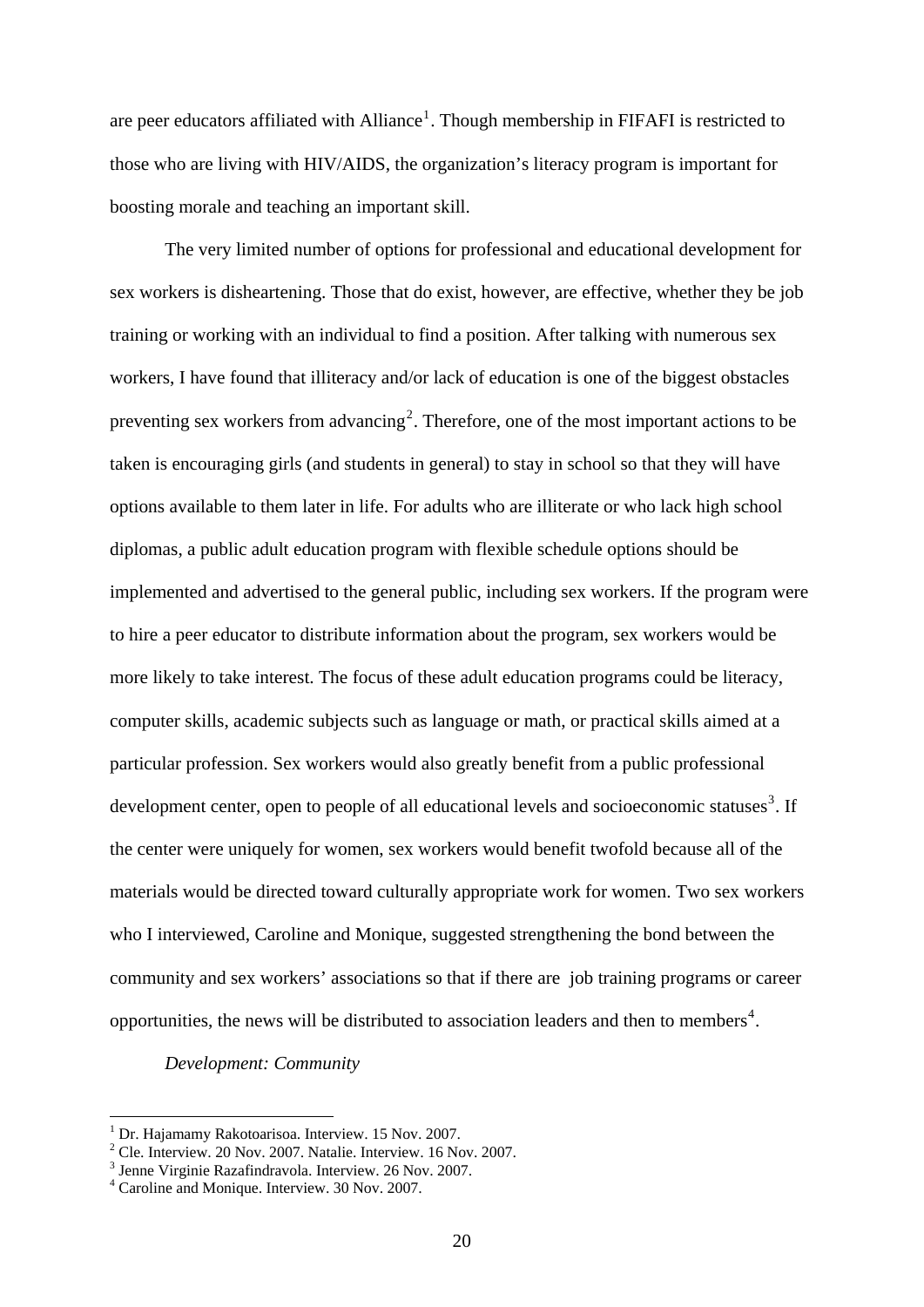To encourage sex workers' development in a complete sense, it is imperative to consider sex workers' place in the community and to develop a community among sex workers themselves. The starting place is sex workers' associations. The ability of sex workers to unite and share knowledge, experiences, and, in some cases, even money and material objects is perhaps the best tool women have with which to arm themselves. Organizations such as Alliance and PSI have begun to finance sex workers' associations, but they are not able to reach every neighborhood and every sex worker, so groups form independently. These "informal" groups sometimes collect small fees from members to cover activities, demonstrations, or personal costs in case of an emergency<sup>[1](#page-23-0)</sup>. Organizations such as PSI form another type of community through information sessions for sex workers held every three months. In preparation for these sessions, PSI peer advisors each recruit twenty new and twenty returning sex workers, for a total of  $120$  $120$  $120$  in attendance<sup>2</sup>. At these information sessions, PSI facilitators and peer advisors cover topics such as STIs, HIV/AIDS, sex workers' rights, and condoms. This type of assembly encourages community among sex workers.

 Another important role of sex workers' associations is to protect members against violence. When I asked two interviewees, Caroline and Monique, what is the biggest problem facing sex workers, they agreed that it is abuse, and Monique showed me bruises from an encounter with an abusive client<sup>[3](#page-23-2)</sup>. The most common origins of conflict are disagreements between the sex worker and her client about condom use, price, or length of the arrangement<sup>[4](#page-23-3)</sup>. Associations teach and reinforce sex workers' rights, so that women know that they should not tolerate abuse from clients, police officers or anyone else. Women should have the option to stop "considering violence to be a part of their work<sup>[5](#page-23-4)</sup>." Many associations try to structure

<sup>1</sup> Pascaline, Agasoa, Nana, Nadia. Interview. 16 Nov. 2007.

<span id="page-23-1"></span><span id="page-23-0"></span><sup>2</sup> Dr. Velonirina Andrianifahanana. Interview. 19 Nov. 2007.

<span id="page-23-2"></span><sup>&</sup>lt;sup>3</sup> Caroline and Monique. Interview. 30 Nov. 2007.

<span id="page-23-3"></span><sup>&</sup>lt;sup>4</sup> Vulnérabilité face au VIH et le SIDA : Faits quotidiens et aspects juridiques autour du travail du sexe.

International HIV/AIDS Alliance. 2.

<span id="page-23-4"></span><sup>5</sup> Santé et Protection au Travail. 68.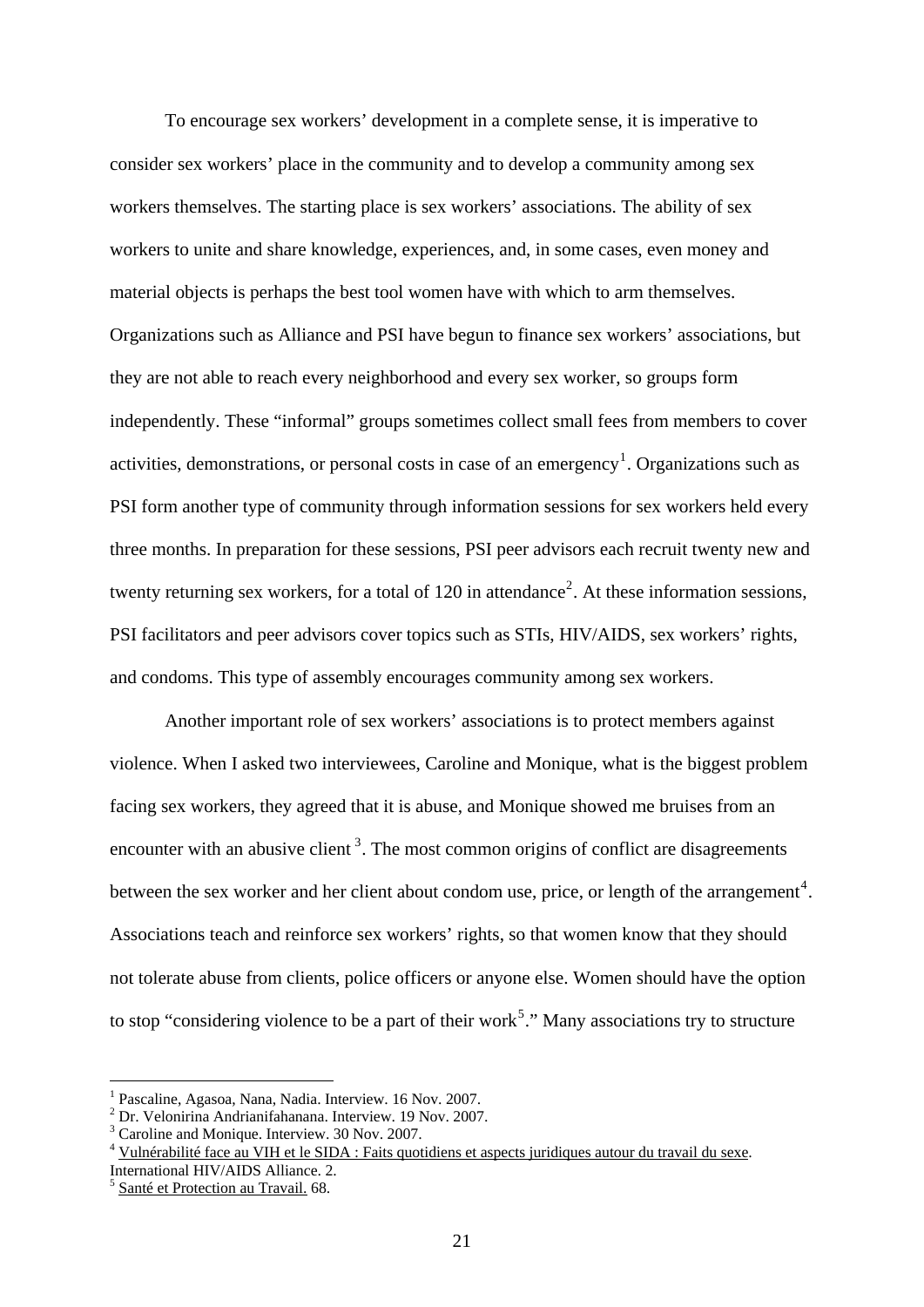meetings and information sessions as discussion and participation based to emphasize the community aspect of the group<sup>[1](#page-24-0)</sup>. If one of the members has a problem relating to physical abuse, she can contact the association president, who will notify the police<sup>[2](#page-24-1)</sup>. This too presents a problem, however, because most exchanges between sex workers and their clients are anonymous, so the women are unable to provide the police with a name<sup>[3](#page-24-2)</sup>. In theory, police are supposed to make rounds throughout the night to monitor safe practices, but this does not always happen because of the police force's ambivalence towards the safety of sex workers<sup>[4](#page-24-3)</sup>. One solution is to distribute pepper spray, teargas, or whistles to sex workers, or to offer self-defense courses<sup>[5](#page-24-4)</sup>.

 From my conversations with sex workers, I noticed that those who were involved in associations or NGOs were better informed and more confident about their role in the community. For example, Caroline (an FBM member) mentioned "sex workers' rights" numerous times and was able to give suggestions for how to improve associations' effectiveness and define the role of the police<sup>[6](#page-24-5)</sup>. Pascaline, on the other hand, was not involved in an association and did not know that female condoms exist until I mentioned them to her<sup>[7](#page-24-6)</sup>. The key to building community and confidence among sex workers is through associations, and the key to integrating sex workers into the Mahajanga community is increasing awareness about sex workers' associations<sup>[8](#page-24-7)</sup>. If community members see sex workers as people rather than a blight, there is hope for dissolving stigmas. Similarly, stronger ties within the community will motivate the police to take greater action to protect sex workers.

*Sex Education* 

<span id="page-24-0"></span><sup>1</sup> Mialy Randriamampianina. Interview. 23 Oct. 2007.

<span id="page-24-1"></span> $<sup>2</sup>$  Mena. Interview. 13 Nov. 2007.</sup>

<span id="page-24-2"></span><sup>3</sup> Sœur Marie Jeanne Raharimalola. Interview. 20 Nov. 2007.<br>Santé et Protection au Travail. 68.

<span id="page-24-3"></span>

<span id="page-24-4"></span>Santé et Protection au Travail. 69.

<span id="page-24-5"></span>Caroline and Monique. Interview. 30 Nov. 2007.

<span id="page-24-6"></span><sup>7</sup> Pascaline. Interview. 16 Nov. 2007.

<span id="page-24-7"></span><sup>8</sup> Dr. Florentine Soanarenina. Interview. 28 Nov. 2007.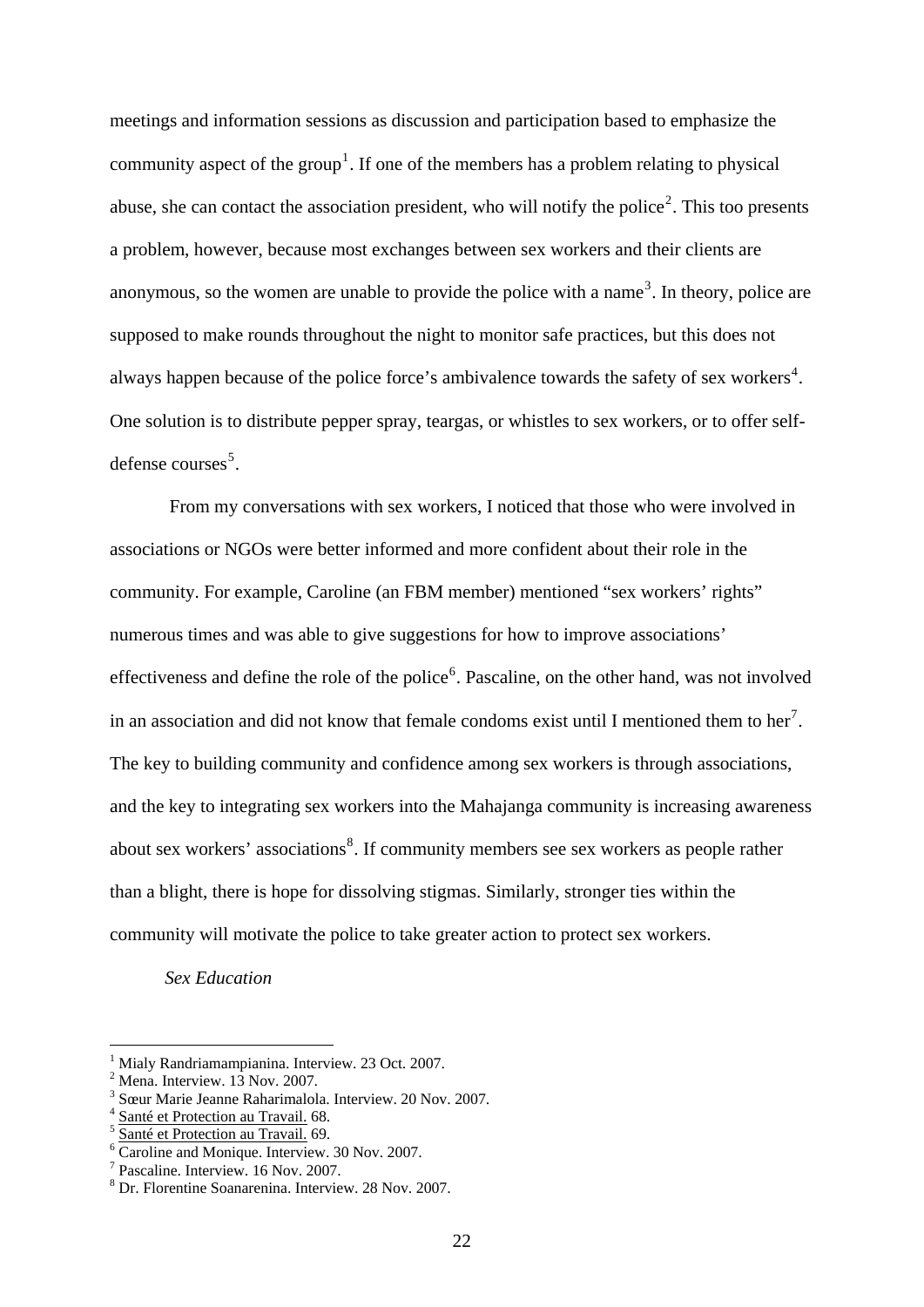I chose to research sex education in the community as a way of informing youth and potentially preventing them from becoming sex workers. I began at a public school, Collège d'Enseignement Générale Tsararano. At this particular school, sex education lessons are run in partnership with JICA, (Japan International Cooperation Agency) an educational organization that works specifically with HIV/AIDS education for youth<sup>[1](#page-25-0)</sup>. JICA helps set up sex education programs in schools and sends facilitators to help run the session every four months. School teachers and a Malagasy doctor are also present at each session. Lessons use various tactics to reach the students, and cover STIs, HIV/AIDS, condoms, but not birth control or abortion<sup>[2](#page-25-1)</sup>. First, the educators introduce the concepts of STIs and HIV/AIDS. Next, they show Malagasy films that demonstrate the social, familial, and health effects of AIDS. The final part of the program is role-playing, which serves to reinforce the lessons the students learned in the previous two sections. Honorine Rasoanan Tenaina, a natural science teacher and one of the school's facilitators, said that the students almost always enjoy and look forward to the lessons. Such blatant facts, however, tend to scare students, and for that reason kids do not talk amongst themselves about the material they learn<sup>[3](#page-25-2)</sup>.

I also visited a private Catholic school, Collège Saint Gabriel. Saint Gabriel is a large school and employs both a doctor and a nurse, whom I interviewed to get information about the school's sex education curriculum. 2007 is the first year that Saint Gabriel has had an actual sex education program in place. All students in classes  $6^{ieme}$  through  $3^{ieme}$  receive a twohour briefing on sexual health—"how to make love," pregnancy, menstruation, puberty, abortion (in the context of its immorality and dangerous nature), and the "natural method" of contraception: taking the woman's temperature to confirm ovulation<sup>[4](#page-25-3)</sup>. Neither hormonal nor barrier-method contraception is mentioned at Saint Gabriel's because of the school's Catholic

<sup>&</sup>lt;sup>1</sup> Honorine Rasoanan Tenaina. Interview. 15 Nov. 2007.

<span id="page-25-1"></span><span id="page-25-0"></span><sup>2</sup> Honorine Rasoanan Tenaina. Interview. 15 Nov. 2007.

<span id="page-25-2"></span><sup>&</sup>lt;sup>3</sup> Ibid.

<span id="page-25-3"></span><sup>4</sup> Dr. Claudia Andriamiravo. Interview. 19 Nov. 2007.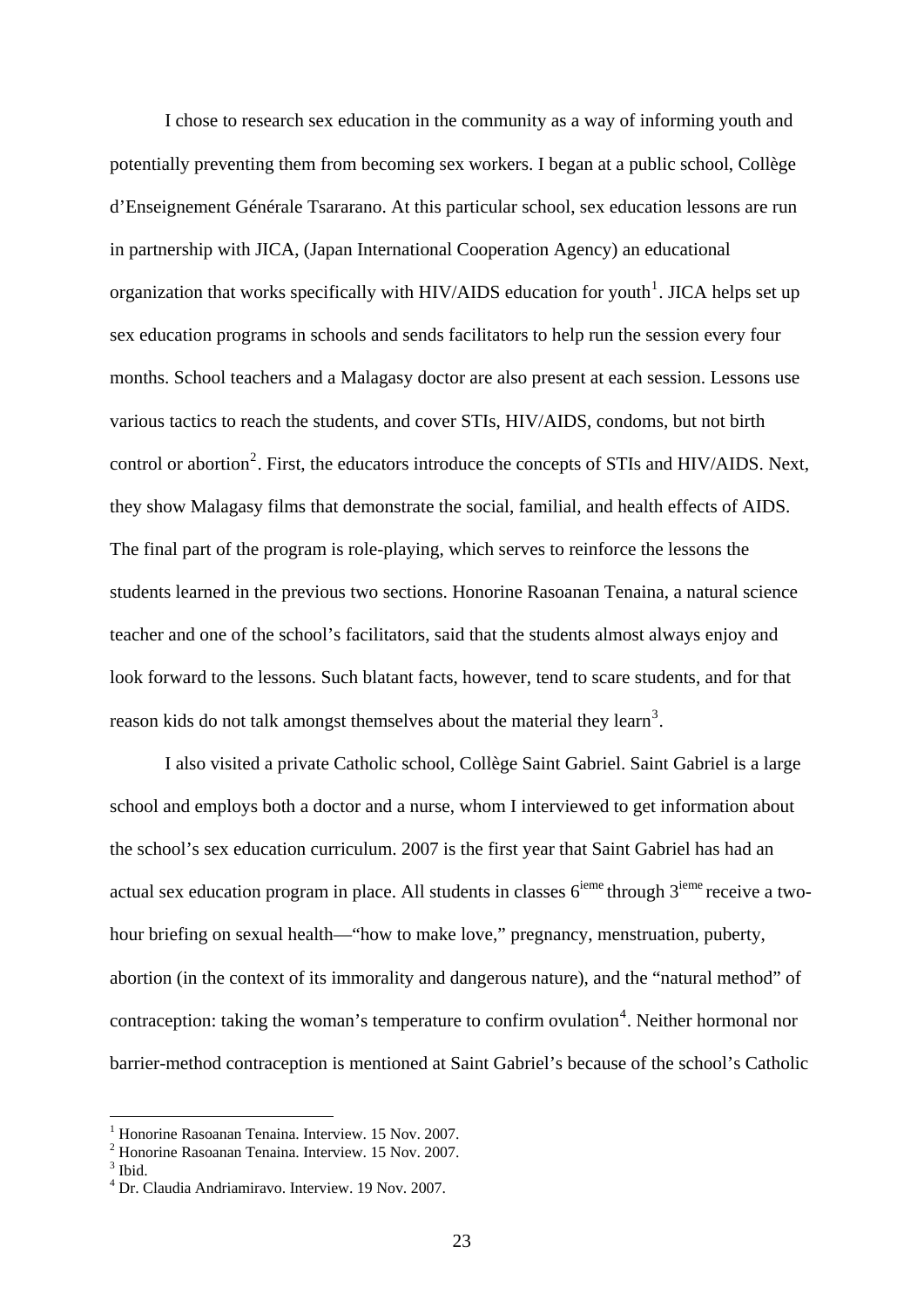affiliation. Information is presented lecture-style and afterwards the students are permitted to ask questions. The school plans to present the same information to each class each year. Students also learn the basics about sex and sexual anatomy through their natural science classes. They begin by learning about puberty, hormonal cycles and pregnancy  $(9^{ieme}$  and  $10^{ieme}$  $10^{ieme}$  classes), then they cover male and female genitals in  $8^{ieme}$  class<sup>1</sup>. Dr. Claudia Andriamiravo, the school's doctor, commented that it is really the parents' job to educate children about sex, but that most do not because it is *fady* to discuss sex or even menstruation<sup>[2](#page-26-1)</sup>.

Another way for youth to learn about sex is through the Maison des Jeunes, a public youth center that provides activities and information sessions for youth ages 10-31. About ten years ago, Maison des Jeunes was established by the Malagasy government in various locations around the country<sup>[3](#page-26-2)</sup>. Though the center no longer receives state funding, Alliance donates materials and covers the cost of certain activities, PSI helps find resources and also contributes to youth information sessions, and the Maison charges nominal fees for students' participation in club activities<sup>[4](#page-26-3)</sup>. The Maison works in partnership with JICA, and also employs 22 peer educators to lead discussions on subjects including puberty, reproduction, "sexual difficulties," contraception, STIs/HIV/AIDS, prostitution, drugs, violence, and abortion<sup>[5](#page-26-4)</sup>. Though a minimum of 130 youth per week come to the Maison, peer educators also bring films, information sessions, and demonstrations to underprivileged *quartiers* to reach youth<sup>[6](#page-26-5)</sup>. After peer educators present information, they encourage discussions and debates between youth. Another interesting service offered by the Maison is bringing youth with STI symptoms to clinics because, as Maison program assistant Hanta Ravolaloniaina remarked,

<sup>1</sup> Raymondine Ravelontsiresy. Interview. 19 Nov. 2007.

<span id="page-26-1"></span><span id="page-26-0"></span><sup>2</sup> Dr. Claudia Andriamiravo. Interview. 19 Nov. 2007.

<sup>3</sup> Hanta Ravolaloniaina. Interview. 23 Nov. 2003.

<span id="page-26-4"></span><span id="page-26-3"></span><span id="page-26-2"></span><sup>4</sup> Ibid.

<sup>5</sup> Ibid.

<span id="page-26-5"></span> $6$  Ibid.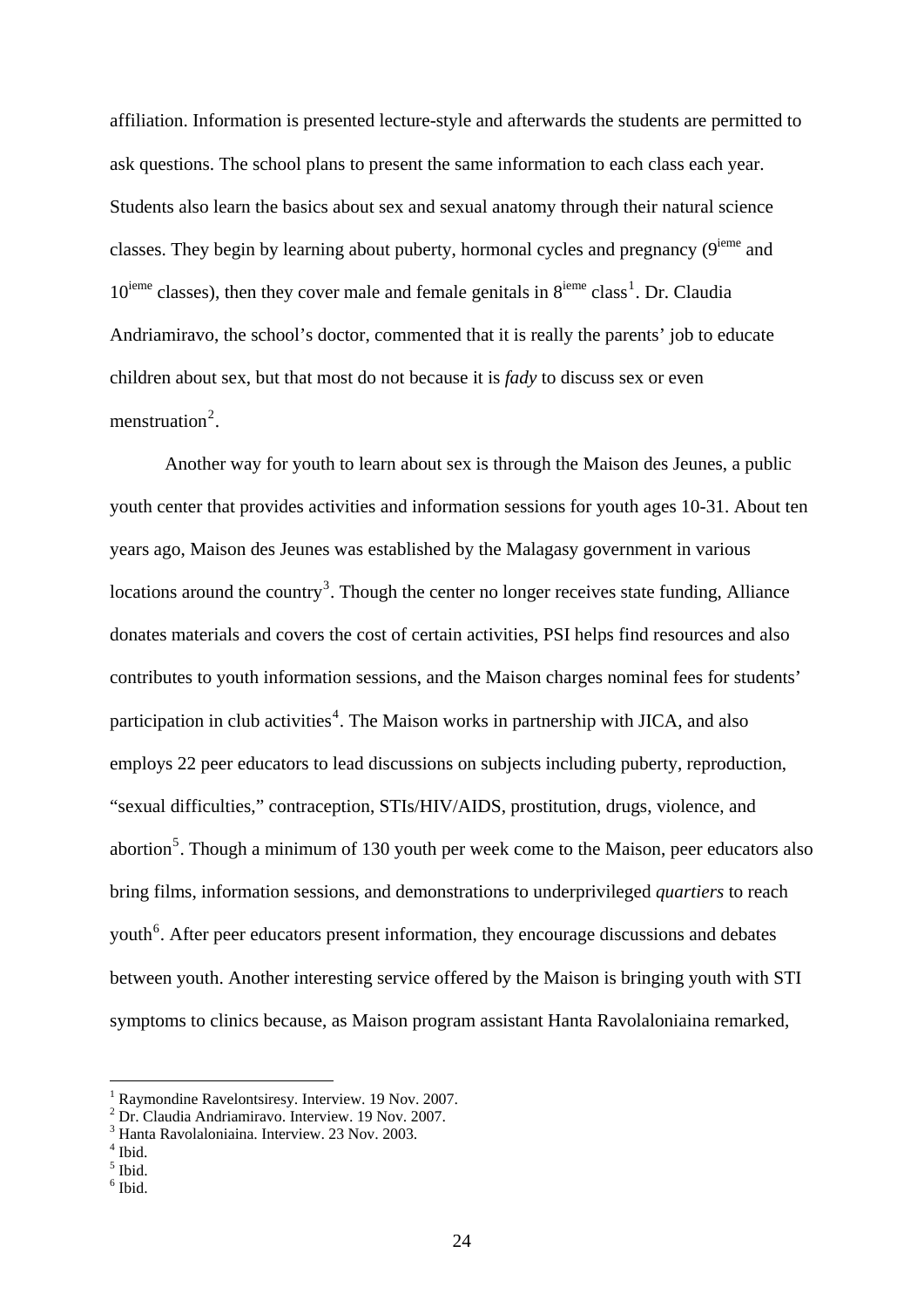"For the Malagasy, going to the doctor is as good as dying<sup>[1](#page-27-0)</sup>." The youth go to Top Réseau clinics when possible, but if they can not afford to pay for services they go to CDAV.

#### *Local Attitudes: Community*

Throughout my research I talked to a variety of Mahajanga residents about sex work to understand local opinions. First, I asked why my informants believed women (or girls) become sex workers, and what could be done to prevent it. Ndriana Rasamoely, a high school principal who also worked on the 2002 IPEC study team, had very strong opinions. He stated that youth begin sex work because of peer pressure and the taste of easy money<sup>[2](#page-27-1)</sup>. "It's not poverty—that's an excuse," he said<sup>[3](#page-27-2)</sup>. They crave material items like cell phones and fancy clothes, begin sex work and eventually drop out of school. In the same vein, Dr. Diana Ratsiambakaina, head doctor at UNC-MAD, stated that any young girls "thrive on instant gratification<sup>[4](#page-27-3)</sup>." This harsh stance was shared by Dr. Velonirina Andrianifahanana, who works for PSI as the Top Réseau franchise coordinator. She said, "They're not used to waiting for things. When they want money, they want it quickly and can not consider the future. If they were motivated they could do other work<sup>[5](#page-27-4)</sup>." Dr. Sandra Razafindravoavy, a UNC-MAD clinician, said that for young girls, the future depends on their environment, education, and family. With adequate education girls will likely stay off the streets, but in many cases it is the parents who urge their daughters to go into sex work<sup>[6](#page-27-5)</sup>. In terms of prevention, Dr. Diana suggested founding a center for professional information which could recruit young girls for work. Soeur Marie Jeanne and Mr. Ndriana took a more philosophical stance. Mr. Ndriana urged schools, the church, and parents to work together to instill in young girls a value of

<span id="page-27-0"></span><sup>1</sup> Ibid

<sup>&</sup>lt;sup>2</sup> Ndriana Rasamoely. Interview. 29 Nov. 2007.

<span id="page-27-2"></span><span id="page-27-1"></span> $3$  Ibid.

<span id="page-27-3"></span><sup>4</sup> Dr. Diana Ratsiambakaina. Interview. 19 Nov. 2007.

<sup>5</sup> Dr. Velonirina Andrianifahanana. Interview. 19 Nov. 2007.

<span id="page-27-5"></span><span id="page-27-4"></span><sup>6</sup> Dr. Sandra Razafindravoavy. Interview. 21 Nov. 2007.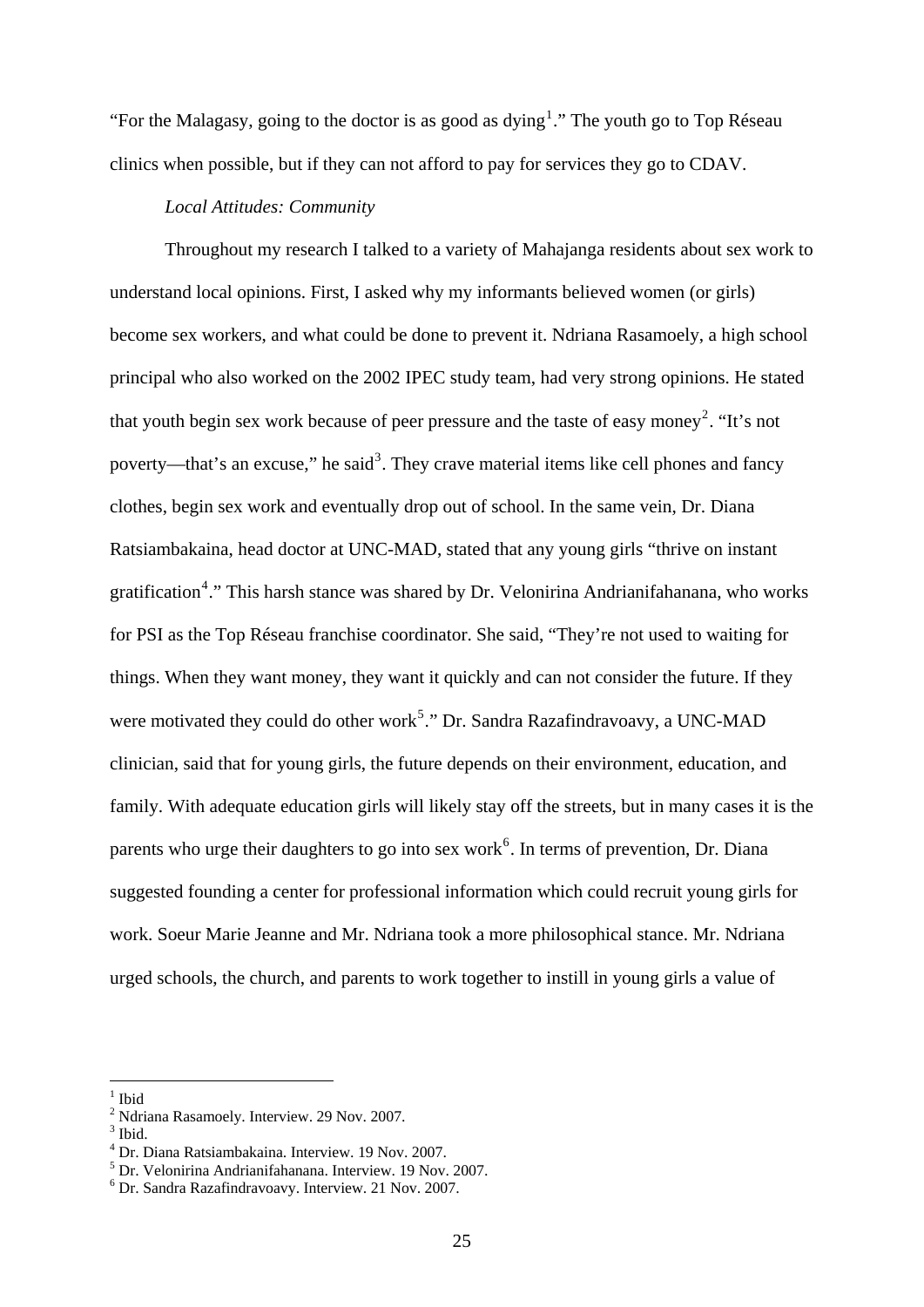human dignity, and Marie Jeanne stressed education on life skills, human rights, the future, and healthy decision-making<sup>[1](#page-28-0)</sup>.

 I also asked community members about stigmas against sex workers: whether they exist, how they exhibit themselves, and how severe they are. Both doctors I interviewed from UNC-MAD stated that stigmas did not exist against sex workers in Mahajanga. Dr. Diana stated that sex work is a part of the coastal culture and that sex workers are accepted in general society<sup>[2](#page-28-1)</sup>. Dr. Sandra said that stigmas certainly do not exist, but then admitted that she had never actually talked to any of her patients about relations with the community because "our work only concerns health<sup>[3](#page-28-2)</sup>." On the other hand, Marie Jeanne stated that sex workers have "essentially no value in society<sup>[4](#page-28-3)</sup>." I myself observed stigmatization of sex workers simply in talking to Mahajanga residents. Zaza, a patron at Blues Rock Café, stated casually that sex workers are "immoral" and "dirty," and he himself would never have relations with them<sup>[5](#page-28-4)</sup>. I was not surprised to hear this from a man in a bar, but I was a bit taken aback when Raymondine Ravelontsiresy, a nurse at Collège Saint Gabriel, stated that sex workers are "dirty," and the school does not include sex work in its curriculum because "students already know how dirty the women are  $6$ ." Other demonstrations of stigmas in Mahajanga include referring to sex workers as "the prostitute" instead of by name, and the refusal to live in *quartiers* that are considered "sex worker *quartiers*<sup>[7](#page-28-6)</sup>." This range of responses could be explained by history. In the 1970's and 80's, sex work was very much looked down upon. Sex workers would hide and cover their faces when they saw someone they knew. Since Mahajanga has become a tourist destination, however, sex workers have the possibility of

<span id="page-28-0"></span><sup>&</sup>lt;sup>1</sup> Ndirana Rasamoely. Interview. 29 Nov. 2007. Sœur Marie Jeanne Raharimalola. Interview. 20 Nov. 2007.

<span id="page-28-1"></span>Dr. Diana Ratsiambakaina. Interview. 19 Nov. 2007.

<span id="page-28-2"></span><sup>&</sup>lt;sup>3</sup> Dr. Sandra Razafindravoavy. Interview. 21 Nov. 2007.

<span id="page-28-3"></span><sup>4</sup> Sœur Marie Jeanne Raharimalola. Interview. 20 Nov. 2007.

<span id="page-28-4"></span><sup>5</sup> Zaza. Interview. 24 Nov. 2007.

<span id="page-28-5"></span><sup>6</sup> Raymondine Ravelontsiresy. Interview. 19 Nov. 2007.

<span id="page-28-6"></span><sup>7</sup> Sœur Marie Jeanne Raharimalola. Interview. 20 Nov. 2007. Dr. Florentine Soanarenina. Interview. 28 Nov. 2007.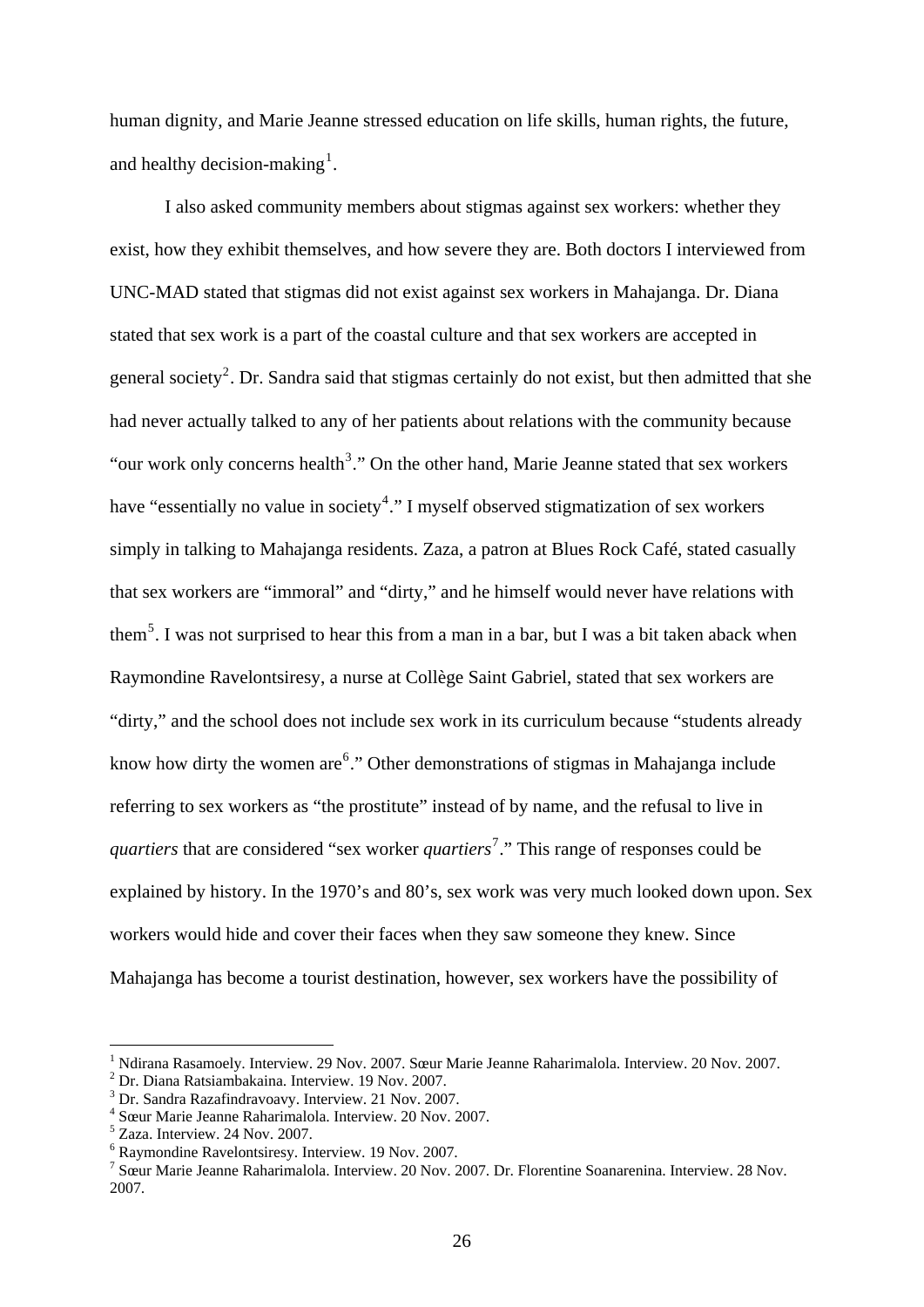having relations with wealthy tourists and earning a lot of money. For this reason, sex work has become both more accepted and more widely practiced<sup>[1](#page-29-0)</sup>.

 A final subject about which I asked community members is a solution for sex workers: how can NGOs, doctors, or community members help better the lives of sex workers? The responses I received were mixed. Some informants said that a large factory or other big business should be brought to Mahajanga so that many jobs could be created for sex workers<sup>[2](#page-29-1)</sup>. Others suggested that there was no absolute solution, but that society should continue doing as it has been doing, contributing small efforts like marketing female condoms<sup>[3](#page-29-2)</sup>. Dr. Velo suggested creating another NGO to work with sex workers on non-health issues, since there are already several who provide health services<sup>[4](#page-29-3)</sup>. Dr. Diana and Marie Jeanne had similar responses in that they both thought society should help sex workers help themselves. Dr. Diana said, "It is necessary to change the mentality of how women think about money," so that they can transition from earning money each night to earning a salary on a regulated basis<sup>[5](#page-29-4)</sup>. Marie Jeanne stated,

> It is up to the women to make the decision to find other work, but others can help. For example, others can present questions such as 'What are the advantages and disadvantages of your work?' and 'Until what age will you be able to work?' It is important that sex workers find the solution themselves<sup>[6](#page-29-5)</sup>.

The most comprehensive solution I heard, though, came from Virginie Razafindravola, president of FAFED, a local organization for the advancement of women. She called for three actions: parents must be able to educate their children about sex, and should not bring their families to live in Mahajanga if they can not afford to do so; there should be a public professional development center open to people of all social classes; and it is imperative that

<span id="page-29-0"></span><sup>&</sup>lt;sup>1</sup> Jenne Virginie Razafindravola. Interview. 26 Nov. 2007.<br><sup>2</sup> Officer Micy, Interview. 27 Nov. 2007.

<span id="page-29-1"></span><sup>&</sup>lt;sup>2</sup> Officer Misy. Interview. 27 Nov. 2007.

<span id="page-29-2"></span><sup>3</sup> Dr. Marie Thérèse Rafarasoa. Interview. 25 Nov. 2007.

<span id="page-29-3"></span><sup>4</sup> Dr. Velonirina Andrianifahanana. Interview. 19 Nov. 2007.

<span id="page-29-4"></span><sup>5</sup> Dr. Diana Ratsiambakaina. Interview. 19 Nov. 2007.

<span id="page-29-5"></span><sup>6</sup> Sœur Marie Jeanne Raharimalola. Interview. 20 Nov. 2007.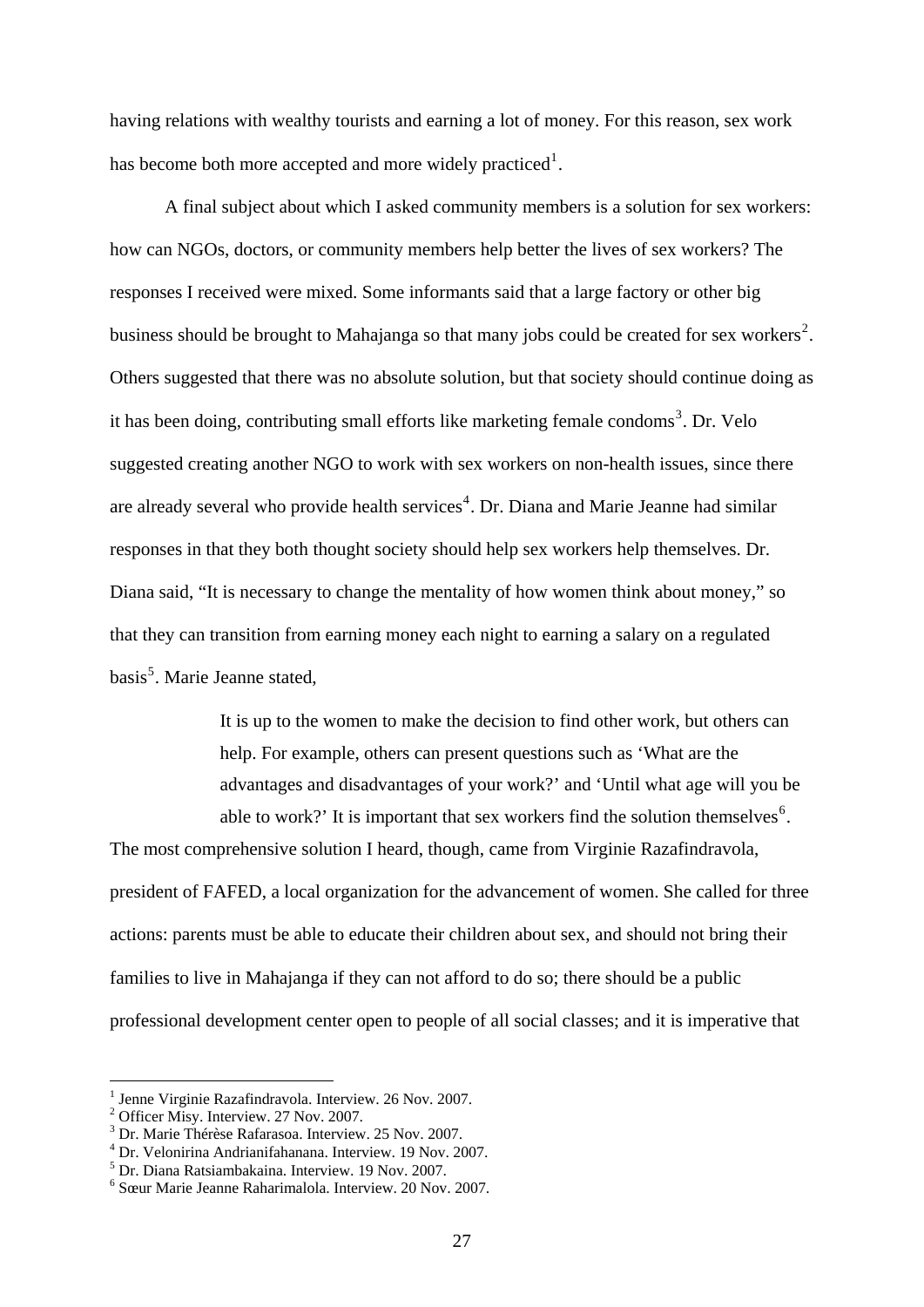the police follow and regulate the practices of sex workers, specifically age, location, and avoidance of violent practices, and avoidance of dangerous clients (such as a client who asks to hire several sex workers at once)<sup>[1](#page-30-0)</sup>. These solutions are all helpful and could potentially benefit sex workers very much, but as of now they are merely ideas.

# *Local Attitudes: Sex Workers and Ex-Sex Workers*

I asked sex workers and ex-sex workers the same questions about prevention, stigmas, and solutions to compare the responses to those of community members. In terms of how to prevent young girls from working on the streets, sex workers were not able to generate many ideas, presumably because they themselves are (or were) sex workers. Caroline and Monique suggested that the police take a more aggressive stance in patrolling the streets and making sure that sex workers are of legal age,  $18$  years old<sup>[2](#page-30-1)</sup>. Cle, the PSI peer educator and former sex worker, stated that young girls who intend to become sex workers, despite their rationale, can not be helped. "One can only help those who are motivated," she said<sup>[3](#page-30-2)</sup>.

 Concerning stigmas, I found that sex workers had more to say, and their responses were surprisingly varied. Numerous women stated that they did not believe there to be stigmas against sex workers in Mahajanga, and that community relations are satisfactory<sup>[4](#page-30-3)</sup>. Two of the women who said that stigmas did not exist, when asked if they hid their identity as sex workers, said yes, that they wore different clothes and spoke differently when out in the community<sup>[5](#page-30-4)</sup>. Hiding sex worker identity was a common theme; one woman, Joelle, said that because of community stigmas she chose to work in a *quartier* that is far from her home so that she will not see anyone she knows<sup>[6](#page-30-5)</sup>. Other sex workers, such as Yvette, said that people in the community "don't like" sex workers, and Cle, the PSI peer educator, stated that sex

<sup>&</sup>lt;sup>1</sup> Jenne Virginie Razafindravola. Interview. 26 Nov. 2007.<br><sup>2</sup> Ceroline and Monique, Interview. <sup>20</sup> Nov. 2007.

<span id="page-30-1"></span><span id="page-30-0"></span><sup>&</sup>lt;sup>2</sup> Caroline and Monique. Interview. 30 Nov. 2007.

<span id="page-30-2"></span><sup>&</sup>lt;sup>3</sup> Cle. Interview. 20 Nov. 2007.

<span id="page-30-3"></span><sup>4</sup> Natalie. Interview. 28 Nov. 2007.

<span id="page-30-4"></span><sup>5</sup> Vero and Nalaina. Interview. 28 Nov. 2007.

<span id="page-30-5"></span><sup>6</sup> Joelle. Interview. 19 Nov. 2007.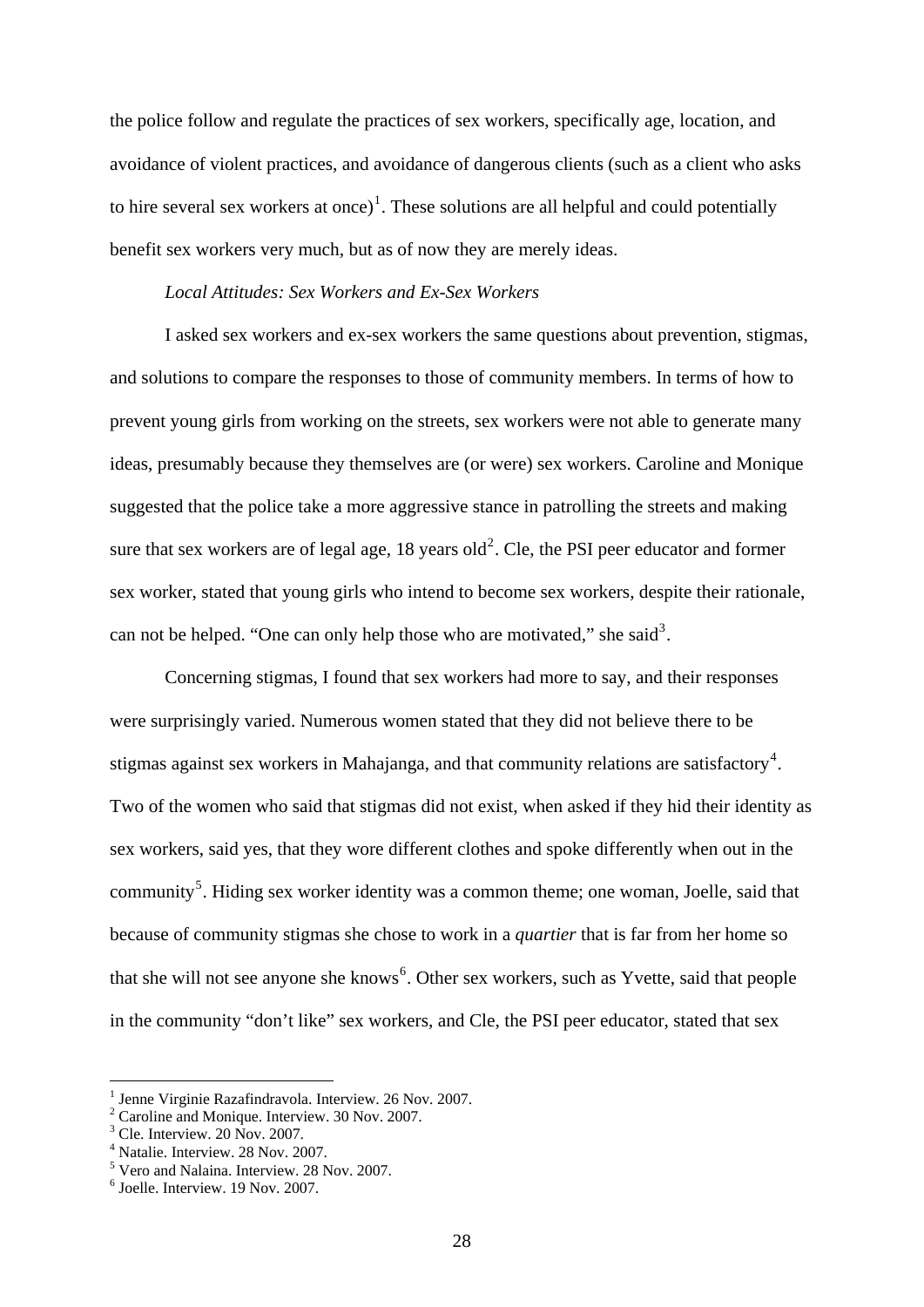workers are "put last in society<sup>[1](#page-31-0)</sup>." When I asked Cle about Dr. Sandra's and Dr. Diana's reaction to the same question (stigmas do not exist and sex workers are accepted in society), she said that it was a normal response for a doctor. "They do not spend much time in the streets, they are certainly not sex workers themselves, and people often show more respect to sex workers when they are with a doctor," she explained<sup>[2](#page-31-1)</sup>. Furthermore, from her own experience Cle said that when she started working for PSI and left the sex work business, people treated her differently<sup>[3](#page-31-2)</sup>. Caroline approached the idea of stigmas differently from the others by proposing that "it is up to the sex worker to change their behavior and the way people think<sup>[4](#page-31-3)</sup>."

 Sex workers proposed a variety of solutions for improving their lives and situations. Only one sex worker, Josephine, neglected to respond to the question, though her lack of response is, itself, significant. Josephine stated that she could not think of a solution for sex workers because she could not think beyond experiences contained in her own life<sup>[5](#page-31-4)</sup>. Vero and Nalaina said that the most helpful solution for them would be receiving money to start their own business, while Caroline and Monique suggested more professional development workshops available to sex workers, and creation of an association for new members of the labor force<sup>[6](#page-31-5)</sup>. When asked what sort of work they were interested in doing, numerous answered that they would prefer manual labor, such as sewing. Natalie proposed creation of an NGO devoted to professional development for sex workers, and Joelle suggested that existing NGOs alter their methods of reaching sex workers, since the women generally work all night and sleep during business hours when NGOs would be likely to distribute

<span id="page-31-1"></span><span id="page-31-0"></span><sup>1</sup> Yvette. Interview. 19 Nov. 2007. Cle. Interview. 20 Nov. 2007.

<span id="page-31-2"></span> $2^2$  Cle. Interview. 20 Nov. 2007.

<span id="page-31-3"></span> $3$  Ibid.

<span id="page-31-4"></span><sup>4</sup> Caroline. Interview. 30 Nov. 2007.

<span id="page-31-5"></span><sup>5</sup> Josephine. Interview. 19 Nov. 2007.

<sup>6</sup> Vero and Nalaina. Interview. 28 Nov. 2007. Caroline and Monique. Interview. 30 Nov. 2007.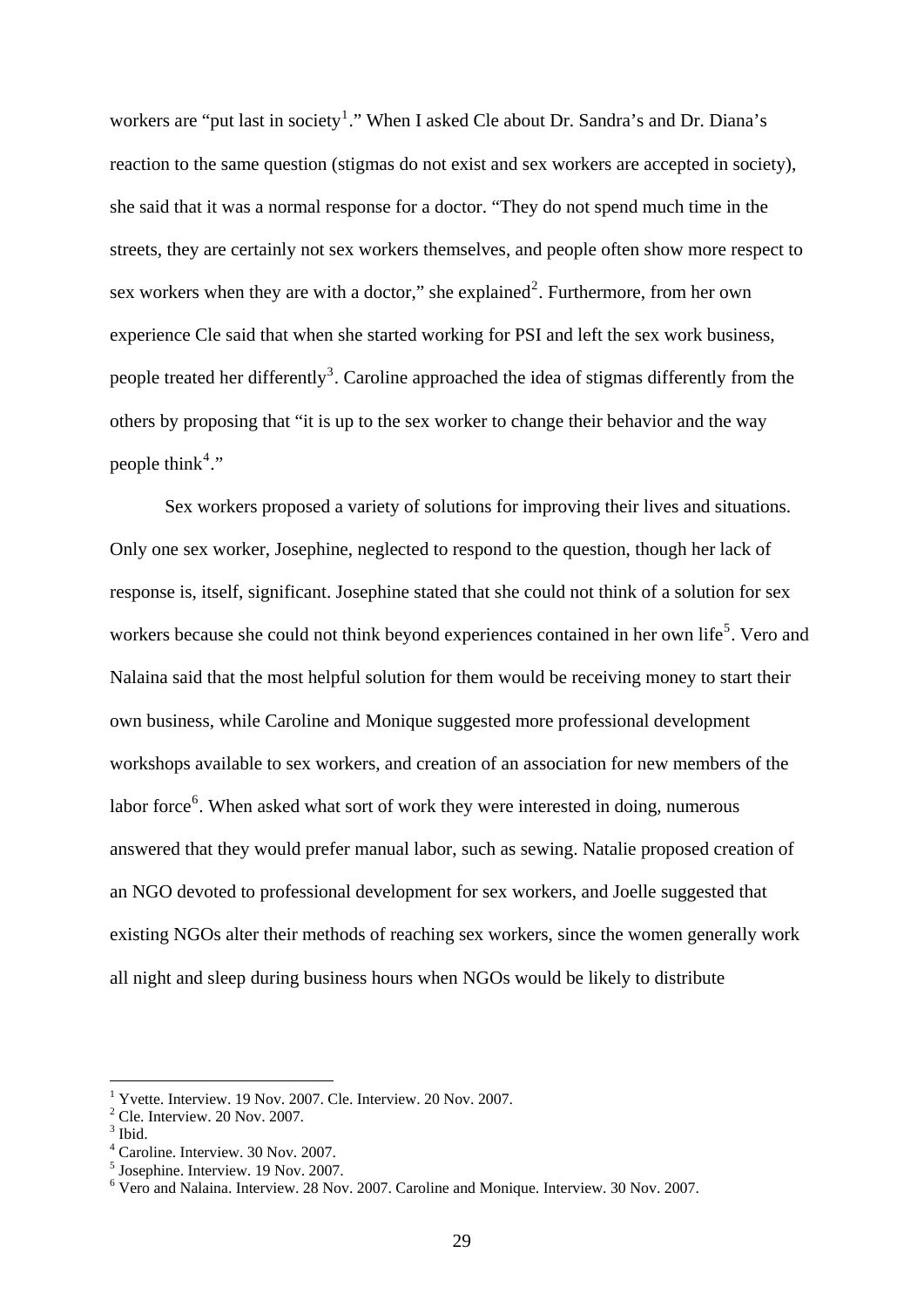information  $1$ . I received an earnest response from Cle; she stated that even if other work were presented to sex workers, they may not choose to leave the business because at this point, they are accustomed to sex work<sup>[2](#page-32-1)</sup>. In many cases women are afraid of advancing and they doubt that aid efforts will be successful. Cle did suggest, however, starting with literacy programs, since reading and writing are essential skills.

#### *Conclusion/Recommendations for Further Study*

After investigating sex work in Mahajanga- actors, causes, prevention, available aid, solutions, and local ideas- the thing that is most apparent to me is that sex work is not a social phenomenon that can be changed solely by some well-intentioned NGOs, doctors, or individuals. Sex work is one result of Madagascar's overwhelming poverty; sex workers will remain on the streets until society as a whole undergoes massive changes. Though disheartening, I also now realize that some sex workers made the active and deliberate choice to enter the business because it is the most lucrative work to which they have access. Their bodies are the most powerful weapon they have in the battle against poverty, and it is their prerogative to sell them as they wish. There are others, though, who would accept other work if given the tools and the opportunity. It is for these women that we must keep trying, keep listening, and keep extending hands of help. They want and need help. Throughout the course of my research, many sex workers asked me for money, lessons, and contact information because they were desperate to find another way of life, and a white foreigner taking interest in their lives is certainly a rarity.

 From listening to both sex workers and community members, I have many ideas about how to ameliorate the situation, but I realize that in many cases, money is the main obstacle.

<span id="page-32-0"></span><sup>&</sup>lt;sup>1</sup> Natalie. Interview. 28 Nov. 2007. Joelle. Interview. 19 Nov. 2007.

<span id="page-32-1"></span> $2^2$  Cle. Interview. 20 Nov. 2007.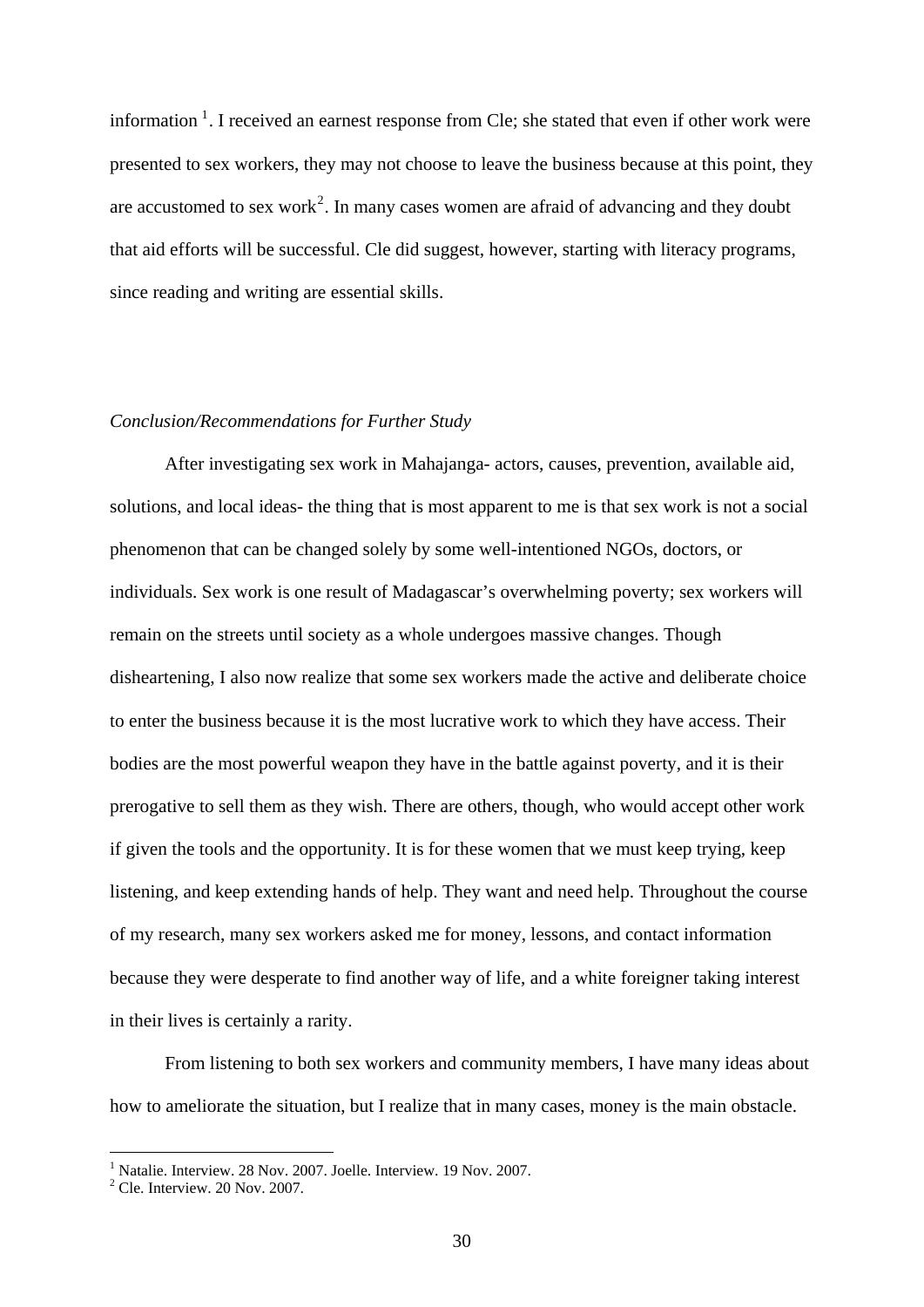Without money, professional development centers can not be built, literacy programs can not be established, condoms, pepper spray and whistles can not be distributed, sex education programs can not be offered, and every young girl who is hungry and considering selling her body can not be dissuaded. The best and simplest solution, then, is for those to give who can afford to give. An individual like Sister Marie Jeanne contributes her time and energy to helping sex workers, and it really is that simple. It boils down to humanity, and giving what you are able to help another person.

 There is much left to be investigated. I propose studies on the following subjects: effectiveness of free versus fee-based clinics, effectiveness and popularity of professional development and literacy programs, effect of sex work sensitivity training in community, likelihood of sex workers' children to become sex workers, and effectiveness of sex education in preventing sex work. Devoting time and attention to these topics could give great insight about sex work as a social phenomenon, and how to prevent or decrease its prevalence in society.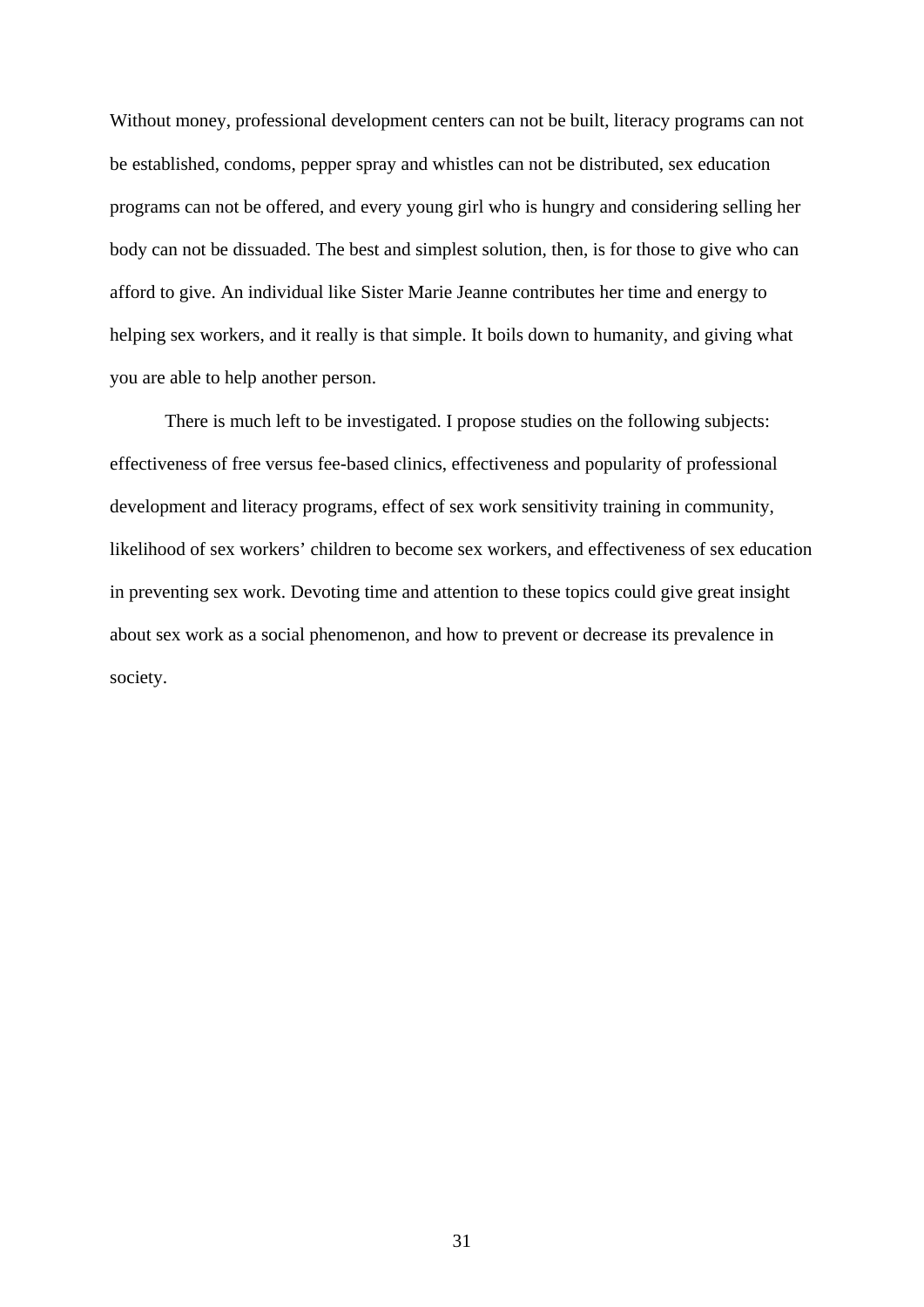*Glossary* 

Malagasy: fady: a taboo; something forbidden

fokontany: the smallest administrative unit in the Malagasy government, constituting a hamlet

makorelina: a sex worker

vazaha: a foreigner, especially a person of European origin

French:

proxénète: woman (often former sex worker) who rents out home to sex workers and their clients

quartier: district, neighborhood

travailleuses de sexe: sex worker

Acronyms: ARV: Antiretroviral drug

CDAV: Centre Dépistage Anonyme et Volontaire

CHU: Centre Hospitalier Universitaire

EMTH: Ecole des Métiers du Tourisme et de l'Hôtellerie

FAFED: Fédérations des Associations Femme et Développement

FBM: Fikambanam Behivary Miavotena

FIFAFI: *Finoana Fanantenana Fitiavana*

FISA: Fianakaviana Sambatra

HIV/AIDS: Human Immunodeficiency Virus / Acquired Immune Deficiency Syndrome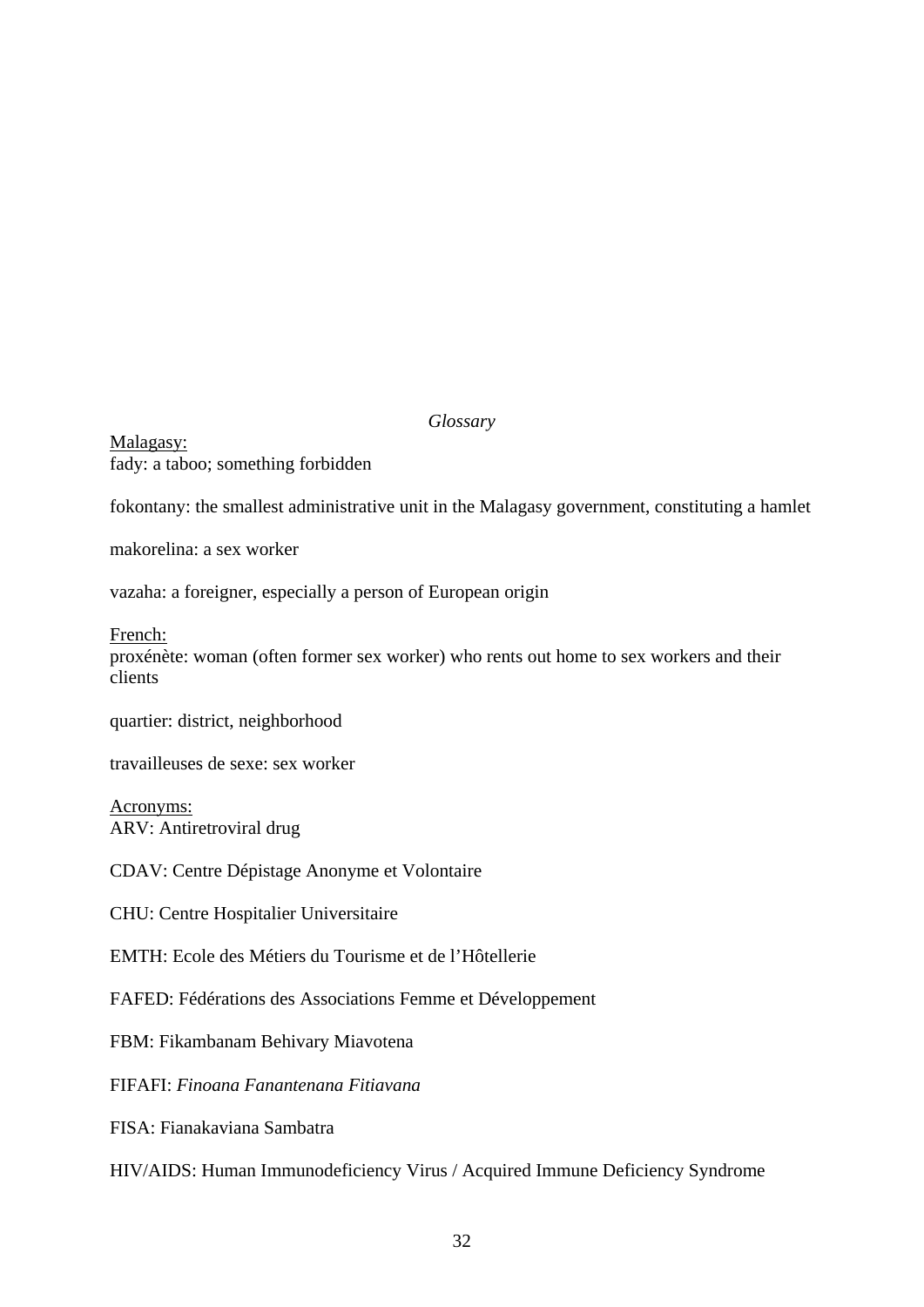IPEC: International Programme on the Elimination of Child Labour

JICA: Japan International Cooperation Agency

MSM: Men who have Sex with Men

NGO: Non-Governmental Organization

PSI: Population Services International

STI: Sexually Transmitted Infection

UNC-MAD: University of North Carolina – Madagascar *Bibliography* 

Agasoa. Interview. 16 Nov. 2007.

Andriamiravo, Claudia. Interview. 19 Nov. 2007.

Andrianifahanana, Velonirina. Interviews. 13 and 19 Nov. 2007.

Bernadette. Interview. 16 Nov. 2007.

Call, Doug. Interview. 7 Nov. 2007.

Caroline. Interview. 30 Nov. 2007.

Cle. Interview. 20 Nov. 2007.

Georlene. Translator. 28 Nov. 2007.

Jeanine. Interview. 28 Nov. 2007.

Joelle. Interview. 19 Nov. 2007.

- Josephine. Interview. 19 Nov. 2007.
- "Madagascar : Abortion Policy." Population Policy Data Bank, Population Division of the Department, Economic and Social Affairs of the United Nations Secretariat. <http://www.un.org/esa/population/publications/abortion/doc/madaga.doc>.
- "Manuel de Référence sur la Santé de la Reproduction des Adolescents." Ministre de la Santé. Sept. 2001.
- Marie. Interview. 13 Nov. 2007.
- Marotia, Guy Camille. Interview. 29 Nov. 2007.
- Mena. Interview. 13 Nov. 2007.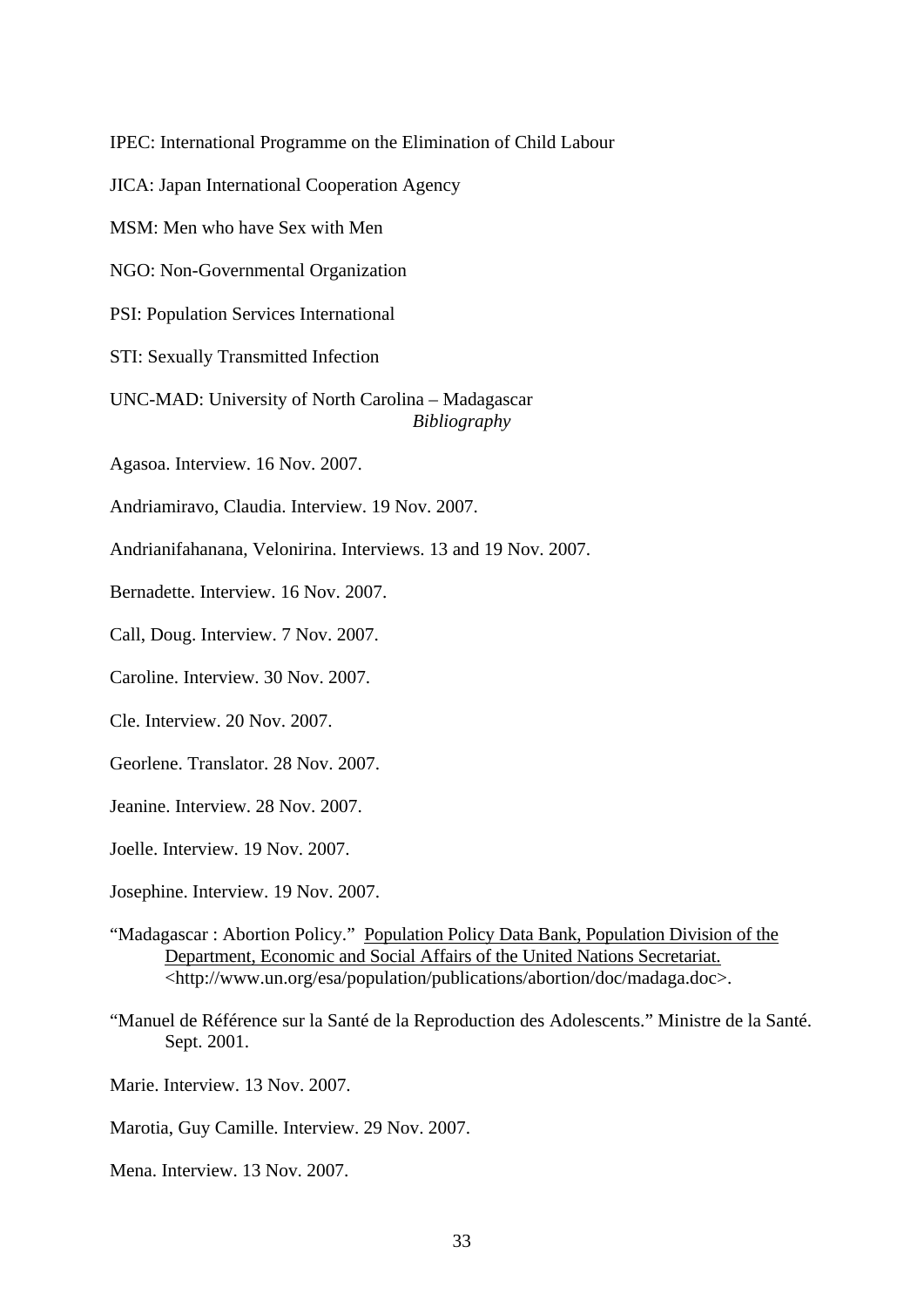Michèle. Interview. 13 Nov. 2007.

Monique. Interview. 30 Nov. 2007.

Nadia. Interview. 16 Nov. 2007.

Nalaina. Interview. 28 Nov. 2007.

Nana. Interview. 16 Nov. 2007.

Natalie. Interviews. 16 and 28 Nov. 2007.

- Nirinana. Interview. 16 Nov. 2007. Norotiana, Judith. Interview. 16 Nov. 2007.
- Misy. Brigade de Police des Moeurs et Protection des Mineurs. Interview. 27 Nov. 2007.
- Pascaline. Interview. 16 Nov. 2007.
- Pinvidic, Jean Paul. Interview. 26 Nov. 2007.
- Rafarasoa, Marie Thérèse. Interview. 25 Nov. 2007.
- Raharimalola, Sœur Marie Jeanne. Interview. 20 Nov. 2007.
- Rakotoarisoa, Hajamamy. Interviews. 15 and 23 Nov. 2007.
- Rakotomamonjy, Mahefa. Translator. 20 Nov. 2007.
- Rakotondrasoa, Thierry. Translator. 13 and 19 Nov. 2007.
- Ranaivo, Marie Joelle. Interview. 20 Nov. 2007.
- Randriamampianina, Mialy. Interview. 23 Oct. 2007.
- Ranjaholivao, Holy. Interview. 27 Nov. 2007.
- Rasamoely, Ndriana. "Etude sur l'Exploitation Sexuelle des Enfants." Bureau International du Travail, International Programme on the Elimination of Child Labour. (2002).
- Rasamoely, Ndriana. Interview. 29 Nov. 2007.
- Rasoanan Tenaina, Honorine. Interview. 15 Nov. 2007.
- Ratsismbakaina, Diana. Interview. 19 Nov. 2007.
- Ravelontsiresy, Raymondine. Interview. 19 Nov. 2007.